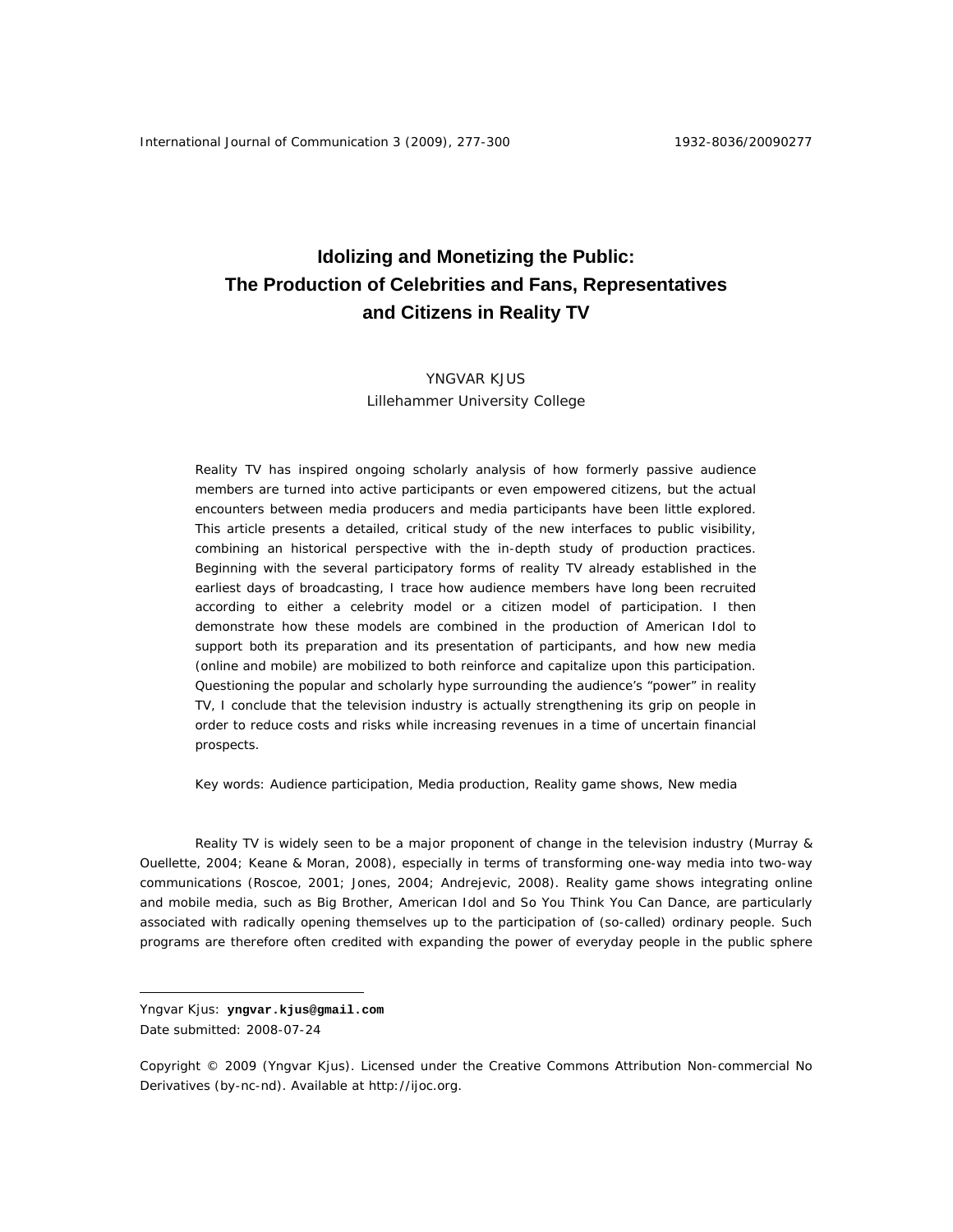(Jenkins, 2006; Ouellette & Hay, 2008) or alternatively attacked for making tabloid entertainment with people who should, in truth, be protected from themselves (Dovey, 2000; Meers & Bauwel, 2004).

Researchers struggle to thoroughly evaluate such claims of both innovation and participation within reality TV. In this article, I argue that one way of critically approaching these claims is through a comprehensive account of program production practices, combining a historical overview (a diachronic perspective) with in-depth contemporary observations (a synchronic perspective). To do so, I focus on the encounters between professional production teams and everyday participants. These encounters have been gradually transformed by new program trends and multiplied by new media technologies (online and mobile), and these should be studied together in the interests of appreciating both inside and outside perspectives. The first part of this article fleshes out the diachronic perspective as a tool for identifying developments and key components of current program production. Then I investigate current practices and their consequences in depth through a case study of one of the most popular reality TV hits, the talent contest *American Idol*, which so far has been reproduced in more than 40 territories around the world. My primary material is comprised of the show's Norwegian production (*Idol: In Search of a Superstar*), but the analysis is also supplemented with (and contains comparisons to) the American version as well.<sup>1</sup>

# *Reality TV's Participatory Legacy*

 $\overline{a}$ 

Although a general orientation toward ordinary people is a defining feature of reality TV, this program trend is, in fact, notoriously broad. At one end of the spectrum, some reality TV shows follow people around in their everyday lives (*Airport*) or give everyday lives a twist (*Wife Swap*); others stage huge, national contests (*Idol*) and appear on television worldwide. While the former are cheaply produced and low profile, the latter are costly, highly visible and heavily marketed events. Shows like *Survivor*, *Big Brother*, *American Idol* and *The Apprentice* arise from the "special event" aesthetic strategy of 1980s television (Caldwell, 1995), which, in fact, seems to reappear in periods of increased media competition in the 1980s, with cable and satellite distribution, and in the 1990s and 2000s, with digital broadcasting and the Internet. However, recent "special event" programs boast a much greater emphasis on the radical participatory power of everyday people and the audience itself. Participation is deeply ingrained in these shows' dramaturgy, and this massively promoted participatory turn has not passed unnoticed in the literature.

Considerable research has been done on reality TV's "active audience," especially in the context of theoretical discussions of the active/passive dichotomy (Tincknell & Raghuram, 2002; Holmes, 2004; Cover, 2006). Two specific research perspectives on the radical turn toward participation interest me here. The first is concerned with how television industries are reinventing themselves to deal with recent

<sup>1</sup> This paper is produced in association with the research project "Television in a Digital Environment" at Lillehammer University College and is funded by the Research Council of Norway. Thanks go to Arnt Maasø, Roel Puijk, and the reviewers of the *International Journal of Communication* for their valuable contributions.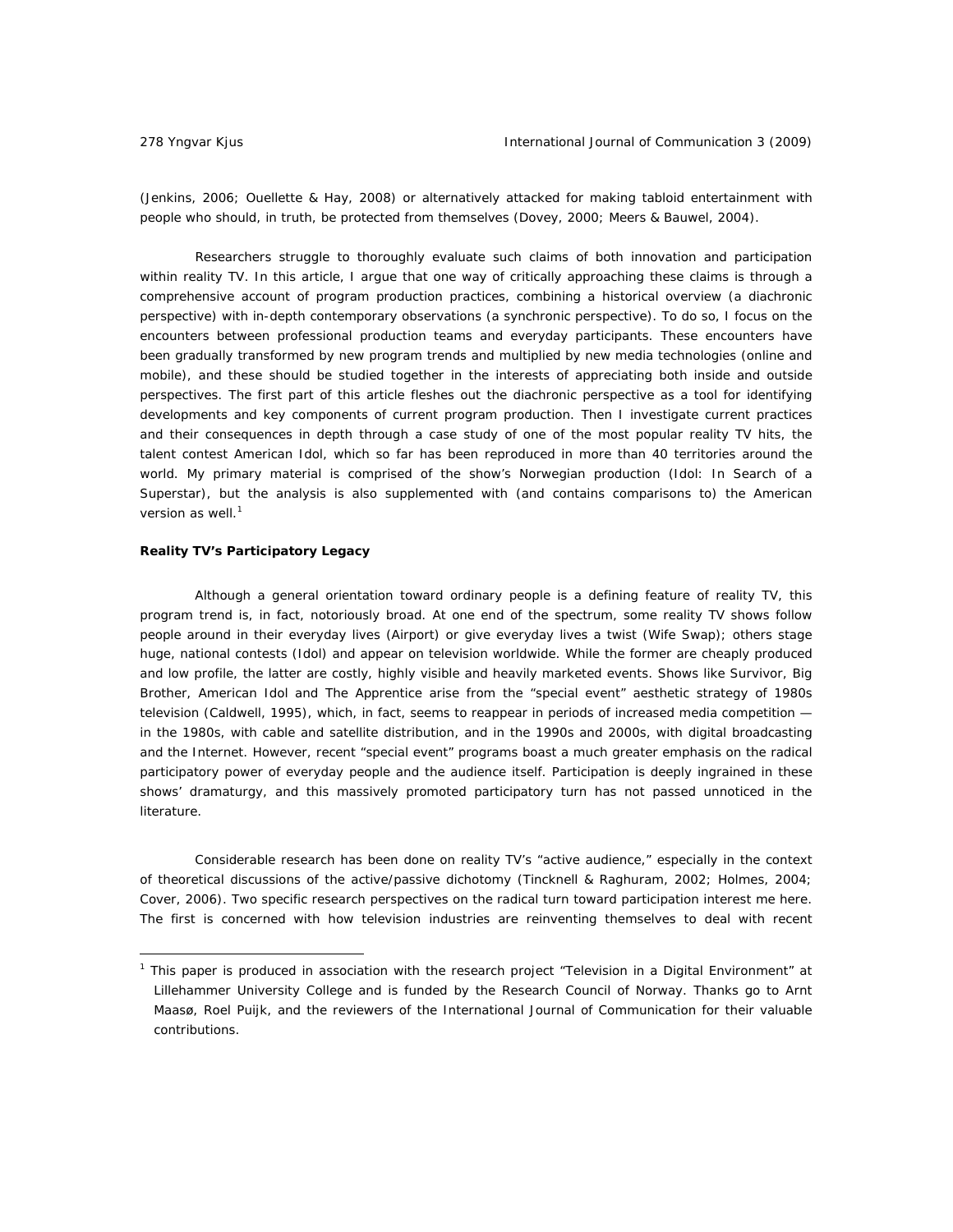developments and threats, including new media competition (Roscoe, 2004; Syvertsen, 2006; Deuze, 2007). It emphasizes how television breaks itself down into new media platforms with new interactive texts to better engage and contain its audiences. The second is concerned with how reality programs increase the participatory scope and empowerment of audiences and everyday people (Van Zoonen, 2005; Jenkins, 2006; Ouellette & Hay, 2008). It highlights how audiences are taking control over content and outcomes, and how new two-way media serve audience interests in a fan-based or consumer democracy. These two perspectives, top-down and bottom-up, in effect, are useful for conceptualising the encounter between producers and participants. However, both risk exaggerating the novelties of reality TV if it is primarily assessed as a 21st century phenomenon. And by disregarding concrete production practices, both miss important formative factors that are simply not reflected in corporate strategies or in the participatory displays themselves.

#### *Games and Quizzes*

One reason why the key program practices that anticipated reality TV have been under evaluated is their origin in highly standardized commercial entertainment. Popular participation programs like game shows and talk shows are among these obvious precedents, but reality TV remains most often framed within the research tradition of documentary and realism (Corner, 2002; Jerslev, 2004). Hoerschelmann (2006), however, has shown that even the earliest game shows combined entertainment with a strong sense of social engagement and responsibility. The first quiz on American radio in the 1930s, *Vox Pop* ("voice of the people"), would set up in public spaces to speak with everyday people about local community issues. These encounters would also include a quiz, and the show's creator, advertising man Parks Johnson, used it as a technique for connecting with the listeners, arguing that "a show succeeds in proportion to the degree to which the home audience participates. The home listener loves to imagine himself in the participant's spot and feels that he would answer the question quicker, etc." (Hoerschelmann, 2006, p. 53). It was precisely *Vox Pop*'s combination of social engagement with entertainment that later aroused academic interest in participatory daytime talk shows in the 1980s and 1990s (Livingstone & Lunt, 1994). Those practices, however, had long been present elsewhere in broadcasting.

 Shortly after *Vox Pop,* another seminal contest program started on American radio that had striking similarities to current reality TV hits like *Idol*. The *Major Bowes Amateur Hour* (1934–1952) was a popular musical talent competition that invited amateurs from all over the U.S. to apply, allowed thousands of them to perform, and asked listeners to vote on the best by telephone. The winners of this "democratic campaign" were awarded talent scholarships, and the popularity of the show established an industry-standard trade-off between producers and participants that lasted for several years. The former got attractive content for their audiences, while the latter got a career boost (including Frank Sinatra, and in the later televised version, Pat Boone and Gladys Knight as well). The *Major Bowes Amateur Hour* is an early example of a cultural industry using ordinary people to generate content as well as consumption, organizing them after a participatory model of celebrities and fans. The program should thus be seen as both a reflection and a promoter of a bourgeoning popular culture, and celebrity/fan economies evolved in all of the later 20<sup>th</sup> century commercial media systems. As opposed to film production, however, broadcast production lent itself to a closer relationship with everyday people, which resulted in a correspondingly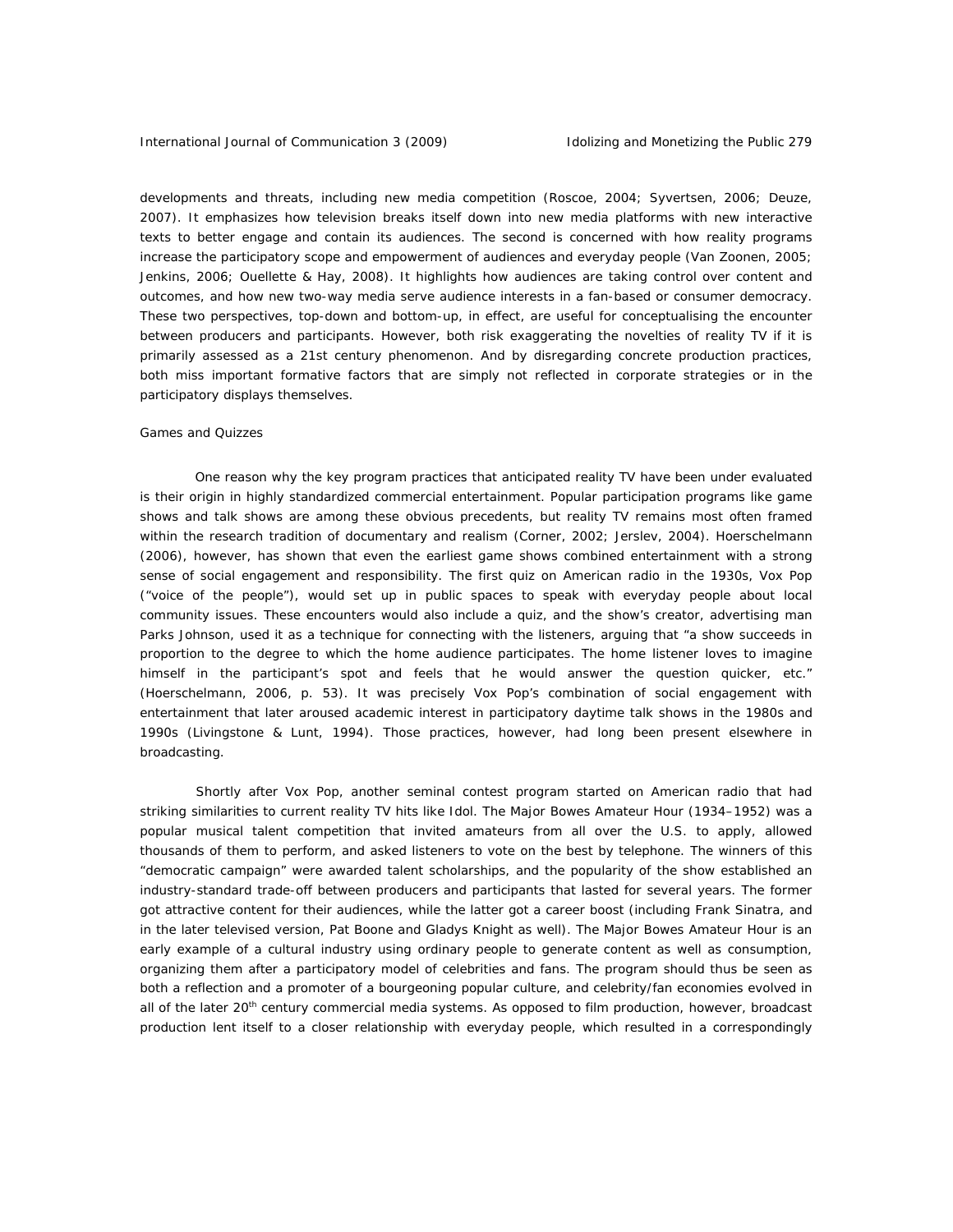lower prestige and shorter-lived fame. The *Major Bowes Amateur Hour*'s ethos of close contact with the viewing public also fueled its effective utilization of contemporary technologies and practices of communication: it received hundreds of thousands of phone calls, sold numerous records, and arranged big country-wide concert tours. When television arrived, the concept immediately moved to it as well, now called *Ted Mack and the Original Amateur Hour,* which ran until 1970.

*Vox Pop* and the *Major Bowes Amateur Hour* were followed by a variety of participatory entertainment contests in the 1940s and 1950s (Cox, 2001) that peaked with the big money quiz craze started by *The \$64,000 Question* (1955–1958). The concept of *The \$64,000 Question* was to let ordinary people have a chance to display extraordinary knowledge in some field or another and thereby earn a new financial start in life. One of the first academic studies of how participants are strategically managed in popular participation programs was based on the success and subsequent scandal of the big money quiz shows. In his detailed historical analysis, Anderson (1978) reveals the process of reading applications, interviewing contestants, and anticipating audience responses that was conducted by executive producers who "don't want hard cases, whiners, or smart alecks . . . We want personable, although not necessarily good looking, people. Nice people, intelligent people — people that look like your neighbor" (Anderson, 1978, p. 14). The producers would also carefully consider both social background and prize plans for the contestants to cull only those people with the broadest and strongest appeal. If they succeeded in attracting the public's eye, contestants could be kept around week after week, sometimes using the techniques that would ultimately cause the historic scandal.

#### *Talkshows and Docusoaps*

Hoerschelmann and Anderson both point to strategies and practices for emphasizing popular values in game shows, such as casting participants who will spend their prize money on a worthy cause, thereby contributing to a sense of television's social involvement and purposefulness. The emphasis on everyday people increased in the daytime talk shows of the 1980s and 1990s, and they comprise the second participatory program trend leading up to reality TV. Programs like *Oprah* and *Geraldo* in the U.S. mobilized the more political dimensions of "participation" by inviting the citizenry to the studio to discuss (and represent) social issues and values while reaching out to their peers in the audience. As commercial enterprises, however, these programs also have keen ratings and profitability aims and therefore cultivate entertainment value over social responsibility, sometimes in experimental or even abusive ways, in turn spawning heated debates about their actual public value (Livingstone & Lunt, 1994; Gamson, 1998). Game shows and daytime talk shows are not actually very different in their use of everyday people. While they seem to represent two different models of participation, one where participants are organized as "attractions and consumers" (ideally, celebrities and fans), and the other where they are organized as "representatives and citizens," they are, in fact, hybrids. Game shows combine an entertainment form (games, suspense) with social engagement; daytime talk shows combine a socially engaged form with entertainment. Grindstaff (2002) underscores this point in her detailed analysis of how daytime talk show producers work to maximize the entertainment of socially engaged interaction, mapping out the casting, preparing, and framing of participants in order to best feature their most expressive moments.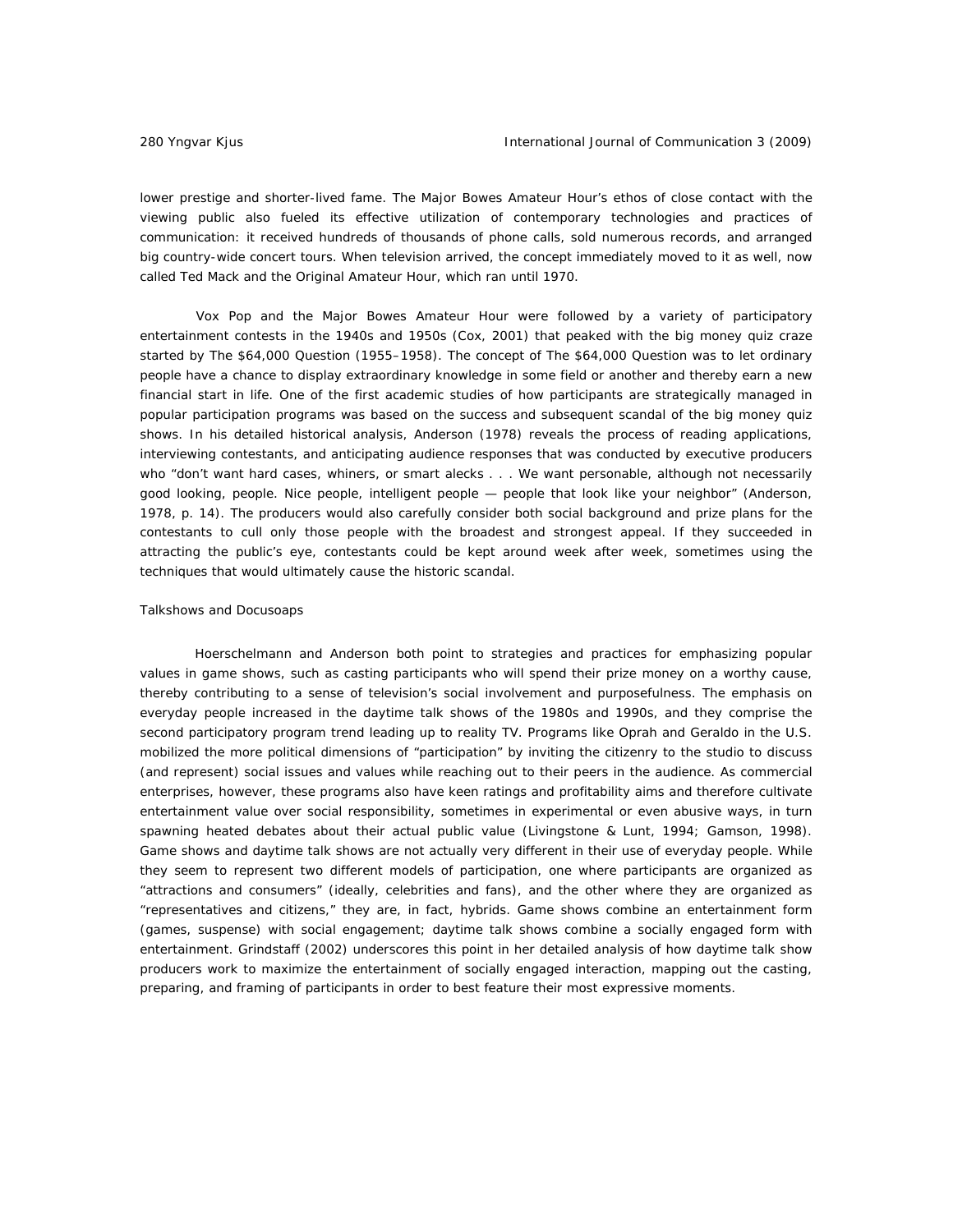Whereas nighttime talk shows were typically based on the participation of established celebrities and other media professionals, daytime talk shows turned to everyday people as program resources. Other genres picked up on this trend in the 1990s, and docusoaps like *The Real World* (in the U.S.) and *Vets in Practice* (in Britain) worked on the principle of replacing professional actors in fictional dramas with (so-called) everyday people. The docusoap was particularly suited to combining entertainment with societal involvement due to its participants' immediacy and relevance to the lives and circumstances of their viewers, at least in terms of the rhetoric of realism and identification. It was therefore strongly embraced by both commercial and public service broadcasters, blurring the distinction between them in the 1990s (a development criticized by Born [2004] with regard to the BBC and partly commended by Ouellette & Hay [2008] with regard to American commercial television). The docusoap represents an obvious early example of the program trend called reality TV, which is again characterized by its unprecedented dramatization of everyday people and its dependency on the non-professional performance (Kilborn, 2003). The success of the docusoap gave rise to reality game shows like *Survivor*, *Big Brother*  and *Idol*, which mobilized a far greater range of participatory forms and created expansive participatory events. A defining feature of the reality game show is, in fact, the staging of a spectacular event – survival on a desolate island, a social experiment inside a bunker or a competition to be a future pop star. Although the game show is its most obvious predecessor, the reality game show also includes elements from the talk show and the docusoap (see Gitlin, 1983, and Mittell, 2004, on the industry tradition of recombining programs). Moreover, this program trend was the first to exploit the new media technologies, flourishing around 2000 in its approach to audiences. Given their network structure (node-to-node), the Internet and mobile telephony were associated with reciprocal and unrestrained forms of communication (Holmes, 2005), and reality game shows speedily appropriated those associations in their participatory concepts (typically inviting "you" to "decide the outcome" or "meet the contestants online").

In sum, though reality TV asserts a radical inclusiveness and transparency, its claims must be seen in relation to a corresponding growth in professional practices for managing non-professional participants. These practices have received little academic attention — one of the few existing surveys of reality TV's vast casting apparatus is Huff's (2006) journalistic account, where he sums up the work behind the scenes: "Ask any reality-show producer what is necessary to create a hit show and the answers are usually the same: an interesting cast and good storytelling" (Huff, 2006, p. 32). I want to contribute further to the examination of this craft, particularly in terms of how participants are channeled into engaging roles (as attractions and consumers, and as representatives and citizens). A first step in the analysis of a specific reality show is to identify its unique combination of program forms (game show, talk show, docusoap). A second step is to examine its encounters between producers and participants, and the processes through which participation is managed, from initial invitation to public projection in different media (television, telephony, Internet).

Two prominent analytical issues arise with regard to the program concepts and producers of reality TV. First, the programs that led to reality game shows were all characterized by a rendering of the world from the perspective of the everyday participant. Reality game shows often further this impression by making the participants' encounter with the production apparatus itself a theme of sorts, centered on the privileged space "backstage" (see Caldwell, 2008, p. 1). Program Web sites contribute profoundly to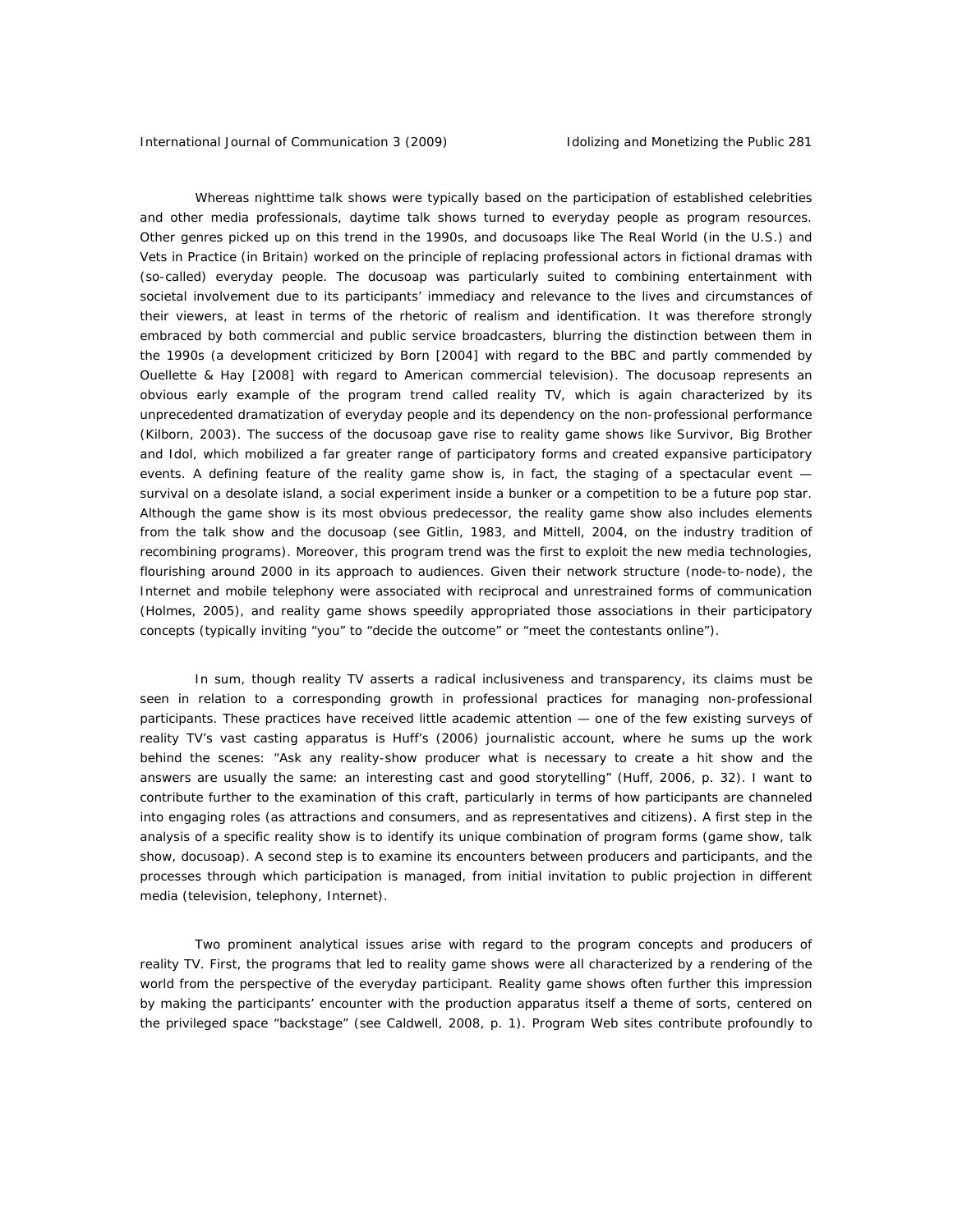extend backstage access. Obviously, these looks behind the scenes are constructed and edited, with certain backstage areas purposely avoided. Establishing the actual conditions of the encounter between producer and participants is therefore a complex (and interesting) research job that requires multiple sources of information, including applications and contracts.

Second, reality TV consists not of discrete program productions but of formats that are reproduced season after season in numerous countries. Reality formats are generally created by global agencies that market and franchise their concepts to national television companies and then assist in adapting them to local conditions (Jensen, 2007). Big event shows like *Survivor*, *Big Brother, So You Think You Can Dance* and *Idol* demand big budgets from both format developers and license buyers, but their investments pay off in hugely successful reproductions around the world (Kjus, forthcoming). Broadcasters are especially concerned about investing in strong, visible brands in a crowded market and about maximizing profits at a time when revenues are shifting from old to new media (Arsenault & Castells, 2008). A key response to these concerns involves mobilizing the audience as participants, both as content and as consumers of it, and the study of this process is also the study of the future of the television industry.

# *Approaching Idol*

*Idol* is a contest to determine a future pop star that was developed by record producer Simon Fuller and his company, 19 Entertainment, and first launched in 2001 (on ITV). In the 1990s, Fuller had managed the Spice Girls, a pop group marketed as everyday, next-door girls that became one of the bestselling female acts in history. *Idol* was thus developed by someone with expertise in managing and capitalizing on the transformation of everyday people into celebrities. The story about the making of a girl band was, however, transferred to television in 1999 in the show *Popstars* by TV producer Jonathan Dowling. Observing this successful collaboration between the television industry and the music industry around his girl band concept, Fuller began to develop *Idol*. Given his experience in the music industry, though, *Idol* was never meant to be only a TV show but also an extensive music marketing campaign. It takes the form of a national quest: a board of music professionals visits regions of the country to hear auditions from anyone within a preordained age limit. The one singer who eventually survives all of the rounds of public voting is rewarded with a major record contract with Sony BMG. Its pervasive campaign places *Idol* among the most participatory programs in the entire reality TV lineup. The first run of *Idol* was hugely successful, and 19 Entertainment subsequently franchised the format license to FremantleMedia, one of the world's largest television format agencies (Moran & Malbon, 2006, p. 94), which, in turn, has distributed it to 43 territories and so far reproduced 139 series seasons. FremantleMedia is owned by the global media conglomerate Bertelsmann, which also owns half of Sony BMG and thus also profits from the show's substantial record sales.

The Norwegian channel TV 2 bought the *Idol* format license in 2002. It engaged the local production company Monstermedia to produce the actual television episodes, but handled online and mobile media services in house. Due to the show's phenomenal success, it was produced annually until 2008, when it went off the air (it is likely to return). For my case study, I contacted TV 2 at the start of the 2005 season and was allowed to observe production firsthand. Over the next three seasons, I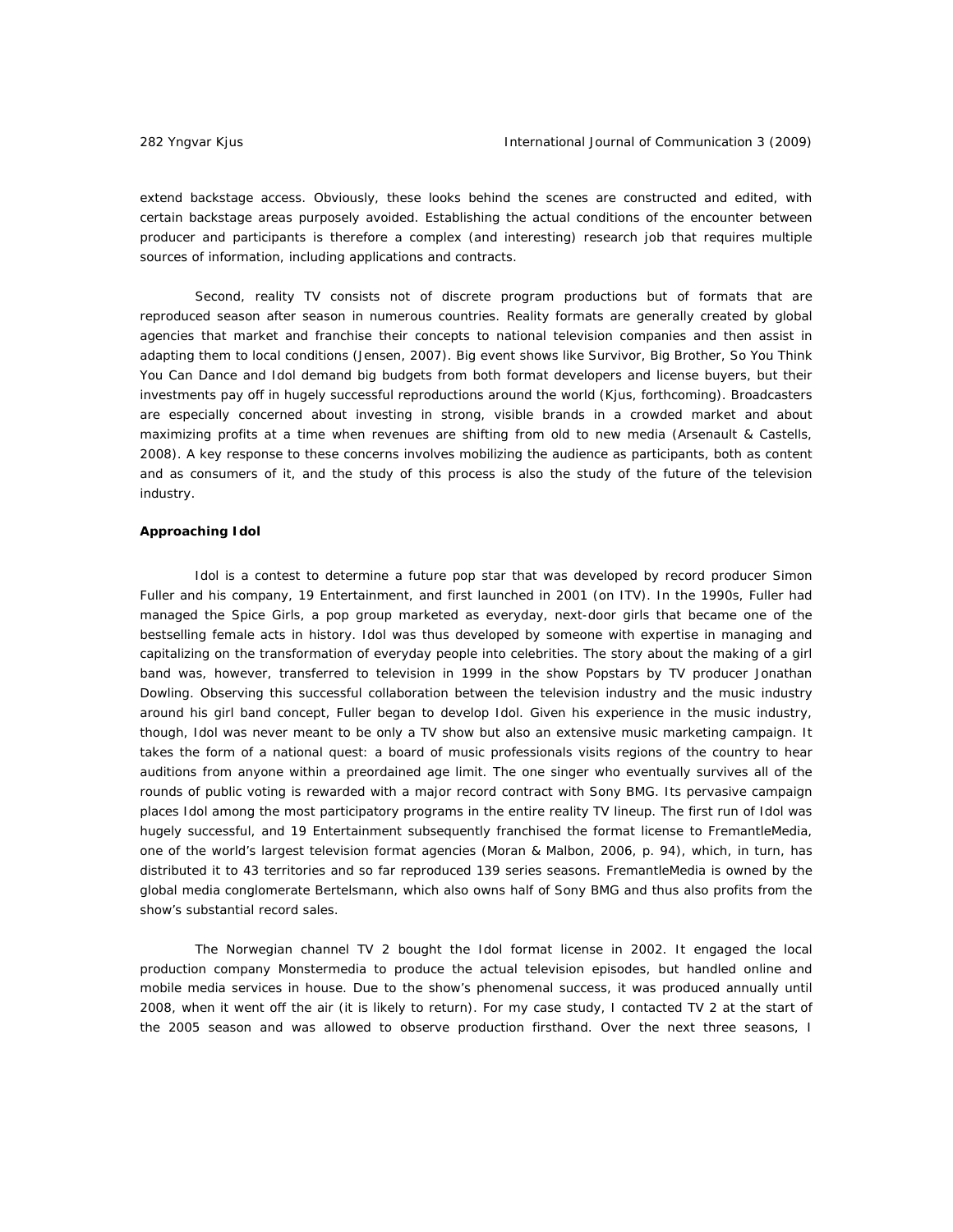attended nine full production days of the talent contest, including auditions, semifinals, and finals, and spoke with various production personnel, including the project leader, producer, production leader, press contact, casting staff, program hosts, interactive producers, and online editors. Key staff members were also interviewed separately (and sometimes repeatedly) through semi-structured formats to clarify points I noted during my observation. I thus had access to important production practices, including how FremantleMedia regulates (and assists) the many localized realizations of its formats. Yet, there were also several meetings, certain locations, and some documents of production to which I was denied access, partly due to TV 2 management's anxieties about strategic and sensitive information, and partly due to FremantleMedia's policy of protecting its formats.

However, *Idol* has created an extensive interface with everyday people via multiple media, and since everyone is a potential participant, everyone, including researchers, gets a firsthand participation experience. The first encounters between participants and producers usually involve some kind of formal procedure, including application forms and online registration, and this has become increasingly relevant to the production process and, consequently, its analysis. Moreover, since so many people participate, information about these encounters (particularly involving those people who go on to compete in the singing contest) tends to leak out in different online forums that are available to researchers as well. I will use such sources to supplement my analysis of the Norwegian *Idol* with information about the format's American reproduction. I will also address contextual factors from both media history and the contemporary media environment (see Born, 2004, and Caldwell, 2008, for some methodological forerunners).

My analysis of *Idol* progresses chronologically from auditions to finals, then evaluates how participation is produced for television, online, and mobile media in turn. I will begin, however, by reviewing the core concept as it is projected publicly.

# *Idol Stages and Components*

The *Idol* contest is structured through auditions, semifinals, and finals after the model of a sports tournament, beginning with a national tour of auditions that summons hopeful amateurs to perform before a panel of music industry professionals. Out of these masses of people, 24 to 50 of the most promising singers are selected, and the program follows the twists and turns of this process closely. These early episodes focus on participants' nervous journey through the system, presenting ordinary people attempting something extraordinary in their lives. Auditions are staged and taped months before being broadcast, then edited together in docusoap form.

In the next stage of the show, groups of six to 10 singers compete before a live studio audience and the judges, and from this point on, television viewers select the best through telephone voting. The show is now split in two, with the first part featuring the song performances. These performances are taped hours in advance to give the amateurs a second chance if they fail, but they are broadcast as live (using the "live-on-tape" technique; see Bourdon, 2000). During the break, the viewers vote. In the second part, the poll is counted, live-to-air, and the two best singers proceed to the finals. These five or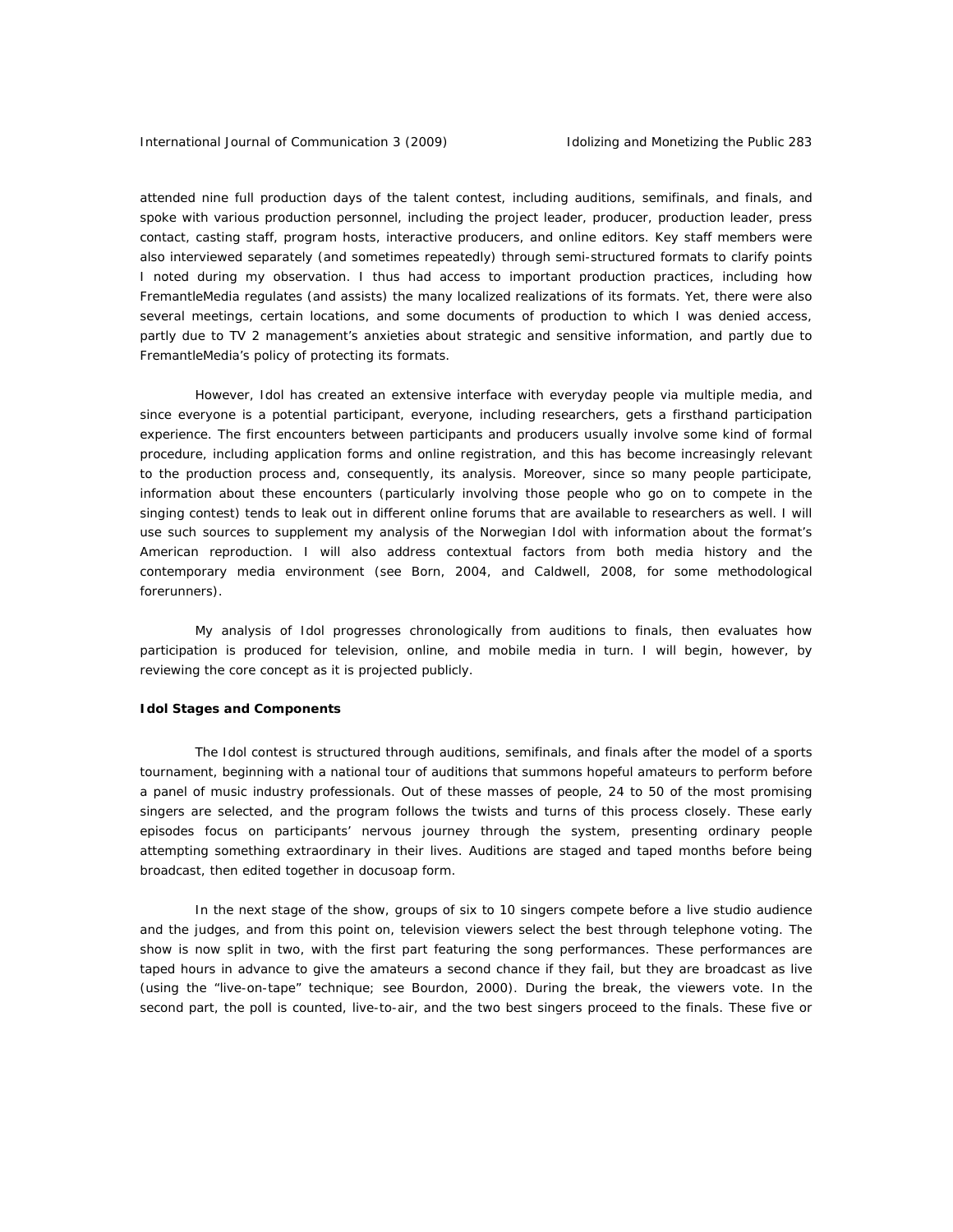$\overline{a}$ 

six episodes resemble traditional game shows, with their multi-camera set-up, cheering studio audiences and compelling tension around "who will win."

In the final stage, the remaining contestants, normally 10 to 12 of them, compete in weekly episodes, and the one receiving the least votes is "evicted." To begin with, these finals resemble the semifinals, apart from largely being produced live-to-air. But as the group diminishes and we get to know the participants better, more time is normally devoted to their social interaction. Alongside the increase in talk-show sequences, the song performances are staged more and more as real pop concerts. Depending on popularity and ratings, *Idol* will, at this point, feature backstage docusoap episodes, talk show specials, replays with viewer reviews via mobile messaging, and so on. Reaching the pop culture promised land, several broadcasters have even succeeded in promoting *Idol* as a national event, saturating the surrounding media and capturing the public eye.

This overview shows how *Idol* events are staged through the systematic use of a variety of participatory genres, and it explains why the producer in Norway calls the project a "crash course in television production."<sup>2</sup> I will now turn to the telling practices of handling reality TV participants by first examining how the rhetoric of open participation must be balanced against the need for engaging television characters.

# *Combining Casting With Universal Participation*

As participation becomes a central feature in television entertainment, casting has become a crucial feature of production. It constitutes a key interface between ordinary members of the public and the broadcast programs, and it is essential to the show's appeal, a fact of which researchers have become increasingly aware (Roscoe, 2001; Collins, 2008; Ouellette & Hay, 2008). Casting efforts generally mirror investments and profit expectations, and *Idol* arguably has the most expensive casting process in television. Numerous auditions are arranged nationwide, then ingeniously integrated into the program itself (a twist adapted in numerous subsequent formats). However, because *Idol* auditions are explicitly represented as open and universal, combining them with effective casting represents a substantial production challenge.

A key issue of casting in commercial television arises around securing characters that will attract audiences for which sponsors will then pay. One means of achieving this in *Idol* is through age limits, normally 16 to 35, but negotiable depending upon market strategies. In Norway, applicants have annually totaled five to eight thousand people, whereas producers in the U.S. have had up to 300,000 from which to choose. It is unprecedented for a program to regularly attract this amount of interest, which is arguably related to the transfer of the application process to the Internet. For TV 2, the *Idol* program was the first to do so (in autumn 2002), and the ease and informality of submitting an online form probably enticed applicants, but also explains why one-third never actually show up. On the production side, the Internet application system created a database that greatly assisted contestant evaluation and management,

<sup>2</sup> Source: Ingvild Daae, *Idol* series producer from 2004 to 2006, in a conversation on April 7, 2006. All quotes from Norwegian informants are translated into English by the author.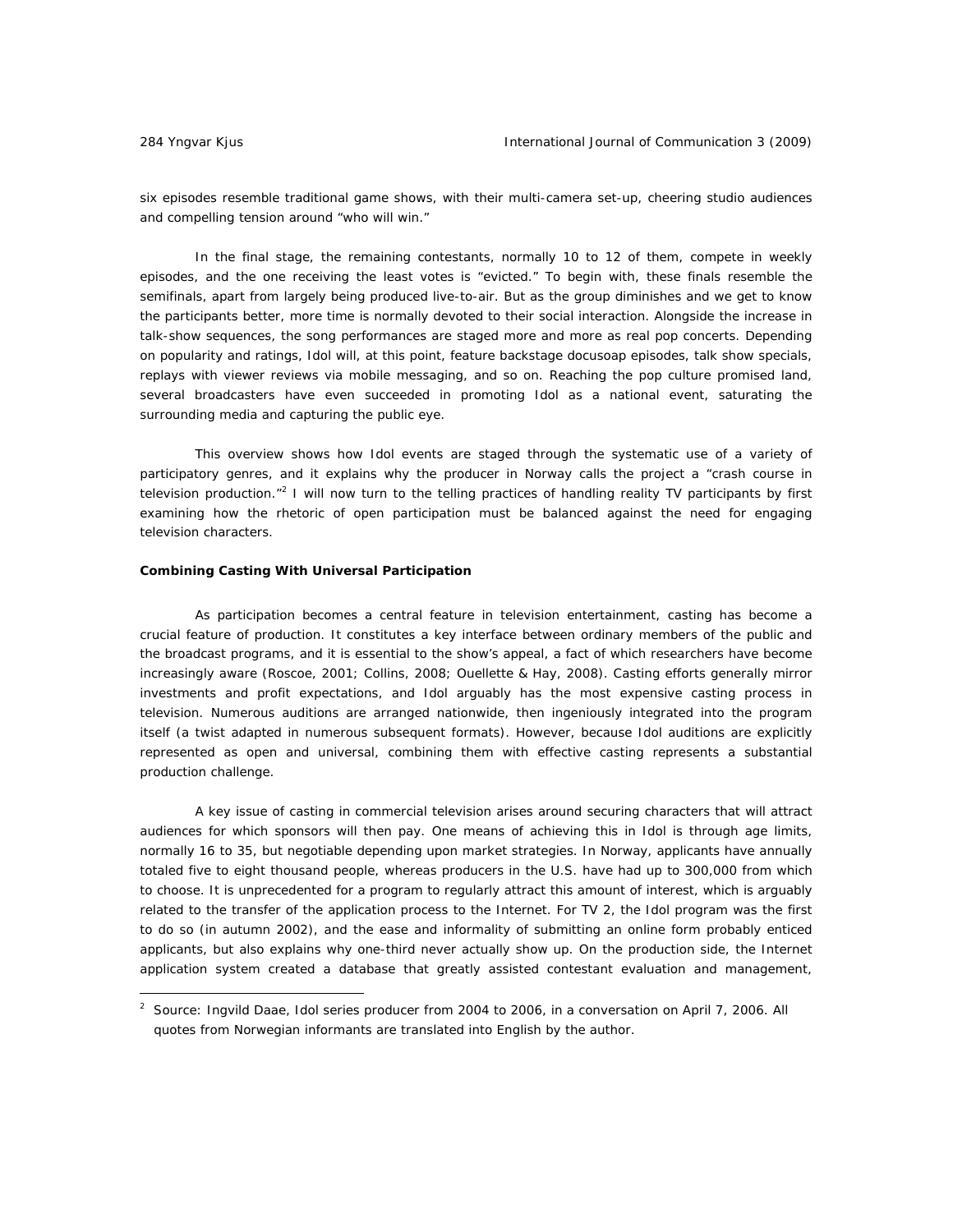according to TV 2 personnel (interviewed 16 June 2007), and this has since become standard for TV 2 programs.

# *Managing People as Content*

 $\overline{a}$ 

The numerous applicants serve many production needs, including the imperative to find people that answer to format demands. First, *Idol* needs strong personalities, preferably with intriguing backgrounds, in keeping with docusoap casting practices. Moreover, these people need to be able to function well in live studio settings, in social interactions resembling those of the game show and talk show. Finally, at least some of the contestants need to have substantial singing talent. To single out "storyable" personalities, for example, the online application form contains numerous questions like these: "What are you most proud of having achieved?" "What is your occupation?" "Where do you see yourself in five years' time?" "Why should we choose you and why do you want to participate in *Idol*?"<sup>3</sup> Applicants are also encouraged to immediately upload photos and song and video recordings, which greatly aid selection. About 20% of these applications are discarded out of hand (in the Norwegian production). The rest of the applicants are invited to a precast, and about 10% of those will be singled out for special consideration.

These 10% constitute the material that producers will use to represent and entertain their desired audience segments. They ultimately represent valuable story content, whatever their talent level; this is why the application includes an acknowledgment that "the producer and later acquirers rightfully can use your name, picture, voice, biographical details, photographs and recordings for advertising and promoting the project." The *Idol* casting process, in fact, takes control of a substantial amount of contestantgenerated "content." The contract further claims "exclusive distribution rights" for television, as well as Internet and mobile networks, prohibits "cooperation with other media corporations" and demands "full discretion regarding all information related to program, your participation and the production team." Thus a "participatory" program that is often discussed in terms of its empowerment of contestants and audience may, for production purposes, actually exercise tight control of people behind the scenes. Collins (2008) has discussed how reality TV, in fact, erodes the rights of actors and participants to the benefit of the increasingly flexible and cost-cutting television industry. An examination of application forms and program output can yield the basic conditions and principles of participation; Ouellette and Hay (2008, p. 47) did so in their analysis of the casting and presentation of "needy individuals" in the charity program *Home Edition*. However, important management practices only reveal themselves when one attends the production process that unfolds between the application stage and the presentation stage.

As I mentioned, *Idol* applicants not immediately rejected attend a so-called precast, which, in Norway, involves about three to four thousand candidates. Allowing everyone an audition before the judges would not only be impracticable (they might complete 120 auditions on a good day) but also costly and profligate in terms of the material it would generate. Therefore, auditions in every city are preceded by these precasts, in which several producer teams divide the bulk of the applicants between them, a

<sup>&</sup>lt;sup>3</sup> The Norwegian application form was retrieved on March 18, 2007, from http://naprod.TV2.no/idol/idolform2007.jsp. The American application form was retrieved June 28, 2007 from www.americanidol.com (both are now removed).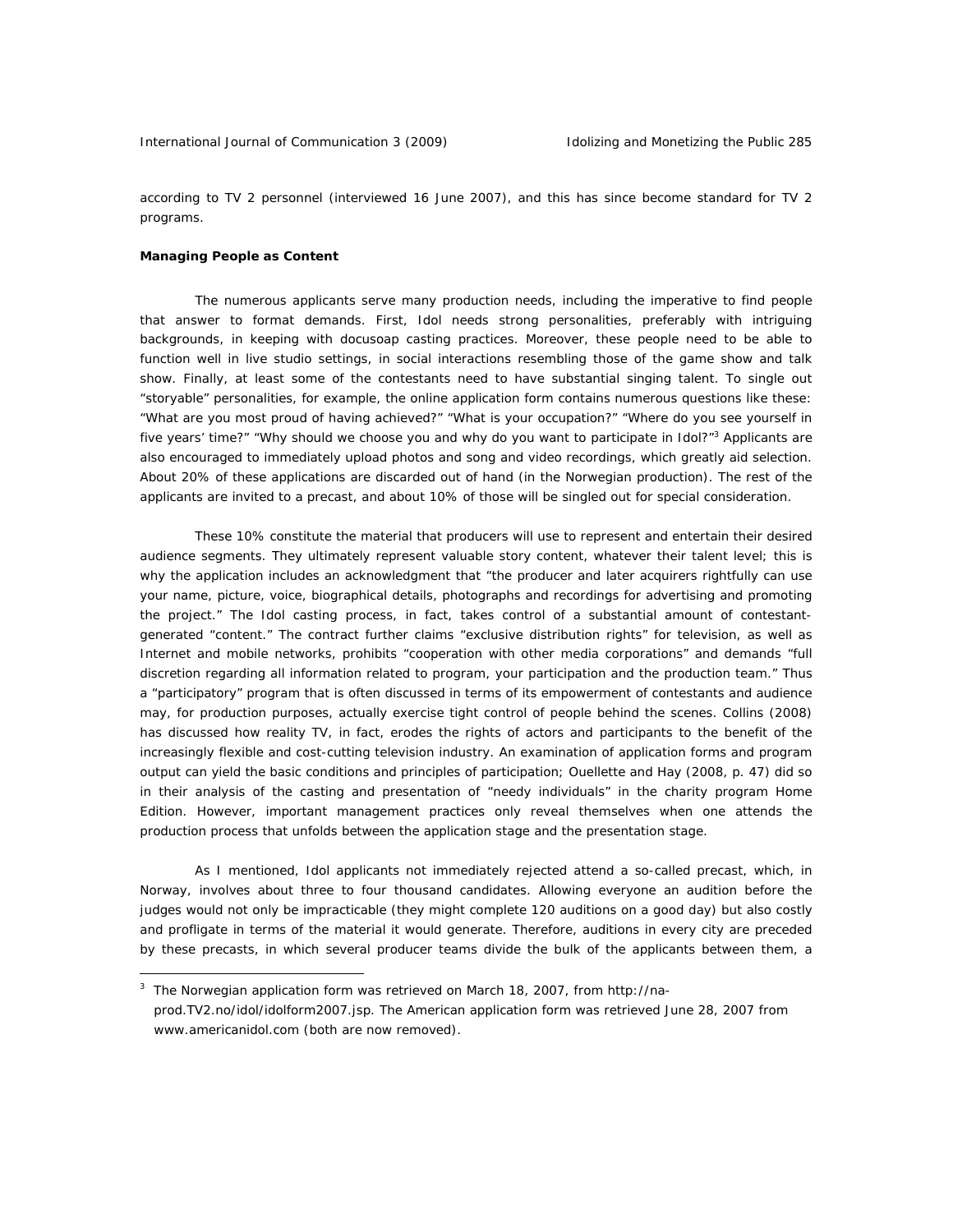process I witnessed during my observation of *Idol*s' production. Special attention is paid to the performance of the 10% of contestants already singled out, and the rest are just speedily evaluated and taped. Only 10% to 20% of the people attending the precast actually get to audition before the judges, and about one in five is selected due to a *lack* of talent, or to other laughable or unsociable qualities. Unaware of this, these people generally endure brutal encounters with the judges that, in turn, suggest the drama and comic eventualities of allowing (seemingly) everyone to participate. Their poor performance, disappointment, and despair contrast with the talent, joy, and gratitude of the successful contestants in the broadcast episodes. The "losers" are also portrayed far more superficially than the "winners." Based on participant applications, producers routinely select a number of promising candidates about whom they produce a report in advance, and these are shown just before he or she goes in to the audition. These people always have a commendable story to tell — for example, how they transcend a handicap, devote all of their time to an amateur choir, or entertain their local community. Firmly embedded in a community setting (hometown, workplace, and family), these candidates are presented as brave and positive, with a dream that *Idol* might, in fact, help them to achieve, and they often receive many votes and do well in the contest. The losers are not presented in reports of this kind, coming across instead as guilty of completely misjudging the *Idol* concept as well as their own singing talents. They often leave an impression of being incompetent and unsociable (even ill-natured), thereby legitimizing the emphasis put on the character and community spirit of the successful contestants.

*Idol* can be seen as a cruel example of how the already dispensable class of reality TV participants even has its own underclass. Reality formats demand heroes and rogues, winners and losers, and *Idol*, *Dance Fever*, *Got Talent* and so on project literally hundreds of participants into these roles at a very early stage. The production challenge, then, is not so much to make a participant interact suitably through the duration of a broadcast (Grindstaff, 2002; Ytreberg, 2004). Rather it is to accumulate the necessary material and then edit it to answer to the dramatic requirements of the format, which, of course, includes a formidable array of losers. They belong to the dark side of the "participatory turn" in the media and have so far barely been taken into account in empowerment discussions.

### *Precasts, PR and Collective Participation*

Arranging national auditions also generates press coverage that projects the show's campaign more aggressively than TV 2 could ever manage on its own. Precasts are the key to attracting external media, as endless queues of hopeful aspirants stretch into the streets. Members of the public are even invited to just show up without applying (a point heavily promoted by producers), but are only allowed to perform if time permits. However, they certainly add to the hoards of participants, giving journalists the impression of an all-inclusive talent quest. Importantly, these precasts are explicitly staged and recorded as auditions, with the program hosts walking through the crowds and addressing the camera as well as the many hopefuls. However, the actual auditions before the judges occur a few days later, without press, because by then about 90% of the candidates (this varies from country to country) have already been sent home. I became aware of this discrepancy between the external impression and the actual progression of the singing contest by observing the production at close range, but because literally thousands of people have been through this, several inside accounts (generally confirming mine) also appear on user-generated content sites like www.wikipedia.org and www.votefortheworst.com. One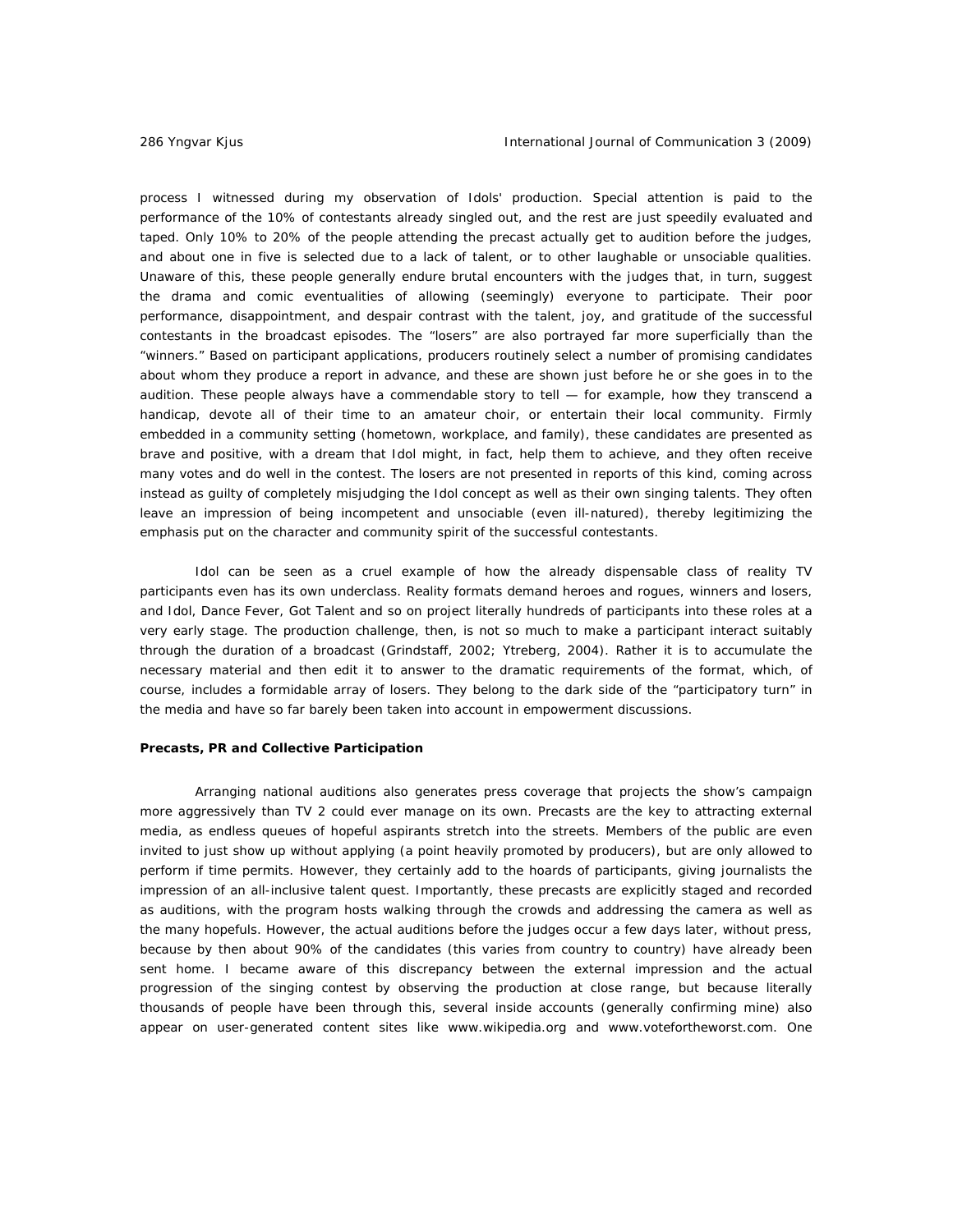strategy for containing the participant experience is to demand "full discretion regarding all information related to program" in the participant contract, and as we have seen, producers employ a number of control and editing measures precisely to protect the impression of an open and transparent campaign.

The *Idol* casting process, then, appears to encourage massive participation, and the muchreported total count of the contestants always includes everybody who indicated interest (including those who never showed up). The success of the show's national campaign evokes Durkheim's studies (1965) of the significance of collective participation in terms of social devotion. He argues that for a group to be united, it needs tangible experiences and images of itself, and these are most compelling when the group is joined in action. Dayan and Katz (1992) picked up this line of thought in relation to televised events in which societies and populations drop what they normally do and engage collectively in them. In Norway, few events, outside of the national holiday and the general elections, manage to mobilize the population to the extent that people gather in streets and city centers all over the country, as they do for *Idol*. However, unlike the mediated events studied by Dayan and Katz, the events of *Idol* are organized entirely by media companies and deliberately designed to reach and then perpetuate the show's audiences. For example, to capitalize upon traditional habits of social and cultural mobilization, local theaters, schools, and civic buildings rather than hotels and conference centers were booked as audition locales for the 2007 season, according to the *Idol* project leader (interviewed 4 December 2007). The auditions were, in this way, meant to evoke a sense of citizenship, local pride, and engagement, and several other adjustments of this kind were initiated by FremantleMedia's format consultant to reinforce the *Idol* brand (Kjus, forthcoming). As noted previously, participatory entertainments have a long tradition of appealing to community spirit, particularly in European public service broadcasting (Reijnders, 2007). The remarkable thing about *Idol*, however, is its intimate connection to the commercial celebrity system of pop music. In addition, it is managed by a global format agency that is able to reach national audiences much more thoroughly than national producers are able to do on their own. FremantleMedia's partners, resources, and competences help this agency to persuasively combine a celebrity model and a citizen model of participation, projecting a star rising from the midst of the people. This combination is an essential part of the branding strategy, and it is refined and elaborated throughout the course of the show.

# *Producing the Devotion of Fans and Witnesses*

In the semifinals and finals, *Idol* becomes a live studio show and begins its innovative mobilization of a traditional participatory technique: the studio audience. The basic function of a studio audience is to provide the immediate visible and audible responses that television viewers obviously cannot, creating a sense of presence that reaches back to the dawn of broadcasting (Peters, 1999, pp. 206–225). This "mental bridge" of live audience support has since been adjusted to the type of program in question, be it a talk show (Bruun, 1999) or a sports event (Maasø, 2002) and so on. In the context of a music contest for a future pop idol, the producers of *Idol* therefore instruct their studio audience to act as *fans* in different ways (fans being defined by their extraordinary involvement; see Abercrombie & Longhurst, 1998). Before each broadcast, the audience is drilled on how to cheer loudly and wave posters supporting their favorites and on how to boo when the judges are being negative. As the number of contestants shrinks throughout the season, the size of the audience increases from one hundred in the semifinals to five hundred in the finals and up to eight thousand in the ultimate episode, which is held in a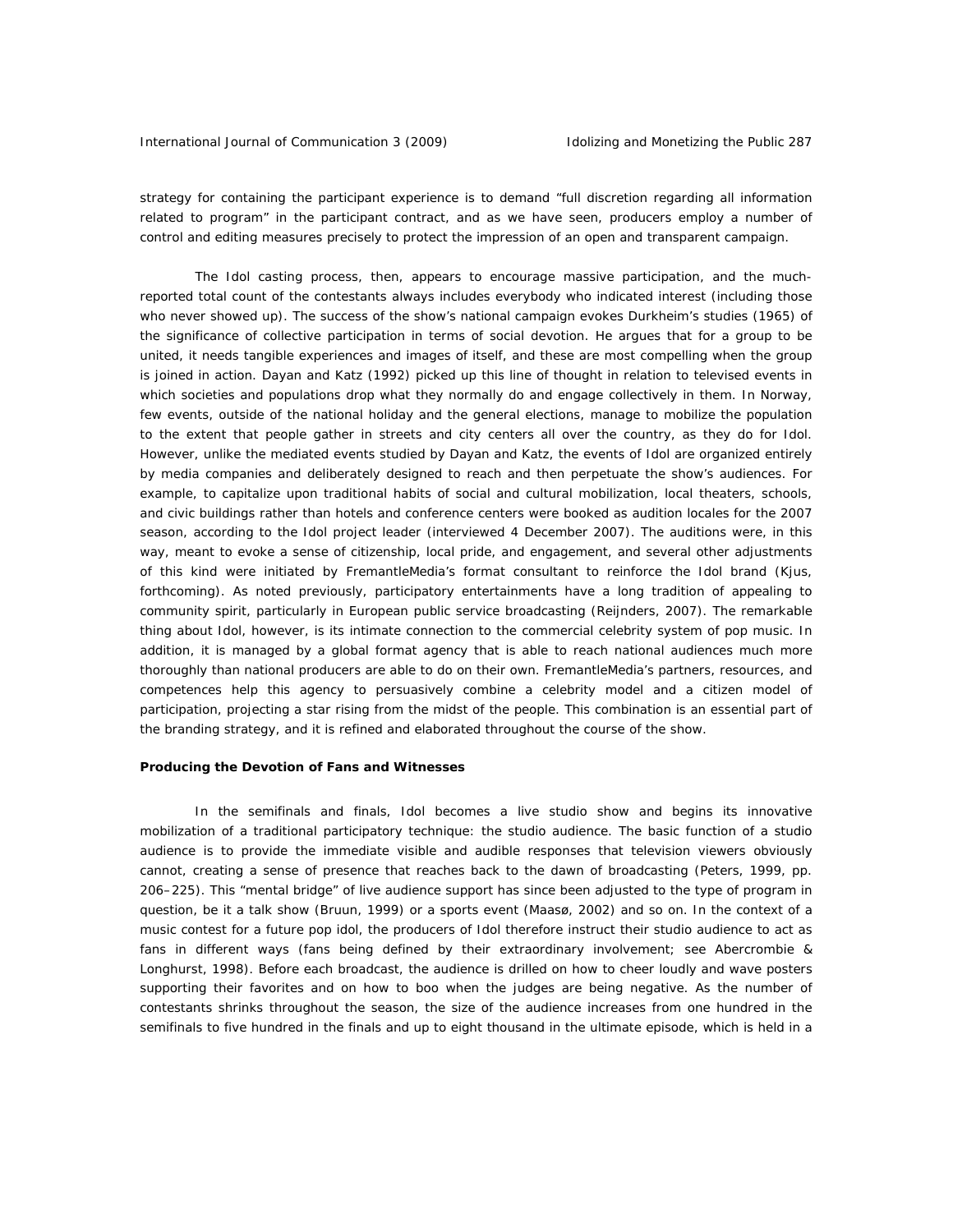famous concert hall (exact attendance figures vary). The audience's growth contributes to the impression of the remaining contestants as rising pop stars, and crane shots of the studio audience are increasingly edited into each episode, contributing to the impression of a large gathering and a significant event.

*Idol* thus creates a sense that one is witnessing something out of the ordinary, particularly during the dramatic moments when one of the would-be idols is voted out at the end of each episode. Importantly, viewers are given front-row seats to this drama, and their perspective is made to resemble an eyewitness's privileged access to an event. Experiencing something *when* it happens as well as being *where* it happens defines the act of witnessing (Peters, 2001), and a sense of both temporal and spatial *presence* increases through the *Idol* season. As mentioned, auditions are taped months before being broadcast, the semifinals are partly produced live-on-tape, and the finals are entirely broadcast live-to-air. There is no studio audience to begin with, but as the contest moves forward this audience appears and grows, both literally and in terms of its role in the show. Thus viewers experience ever more direct and privileged access to singing performances, and in turn they are asked for their (increasingly relevant) votes. As Peters (2001) underscores, the act of witnessing not only entails the authority of opinion but also the duty to speak up when called upon. The *Idol* program host through three seasons (interviewed 25 June 2005) sees viewers as aware of this moral obligation: "I think the viewers feel a responsibility, particularly after having seen a few episodes. They get a sense of who deserves to win, and who definitely does not. And they risk watching 'that jerk' win unless they vote."

An ever-sharpening audience awareness of being eyewitnesses in turn generates a successively greater proportion of votes tallied to televisions tuned to the program as the season goes on. For instance, this is the relation between ratings and televotes in the last three episodes of the 2005 *Idol* season: 807,000 to 345,000; then 863,000 to 725,000; finally 1,240,000 to 1,292,000. These episodes also reveal another recurring pattern: increased ratings when the vote results are announced (935,000, 1,034,000, and 1,473,000, respectively). In the ultimate episode, the television producers also emphasize the significance (and universality) of participation by inserting live reports from supporter gatherings in contestant hometowns and elsewhere.

Access to events in society and the ability to communicate about them are key qualities of citizenship (Born, 2005). *Idol* keenly and profitably follows the democratic model in representing its audience as directly responsible for its outcomes. I would further point to a certain climactic moment in this regard with the advent of voting (and providing testimonials) via mobile phone.

#### *Transformations in Telephonic Participation*

In *American Idol*, viewers can vote for their favorite contestant via toll-free telephone numbers, a gesture that underscores the democratic inclusiveness of the program. This generates a massive response: 609 million votes were received in the 2007 season (an average of 30 to 35 million per episode). Interestingly, 67 million votes, or 11% of the total, were text messages from mobile phones, which were not free, and voting via mobiles phones is rapidly increasing. In Norway, text messaging is even more common and indicates how far the trend may well extend: the percentage of text message votes in *Idol* voting overall has risen steadily, from 31% in 2003 to 59% in 2007. Each season has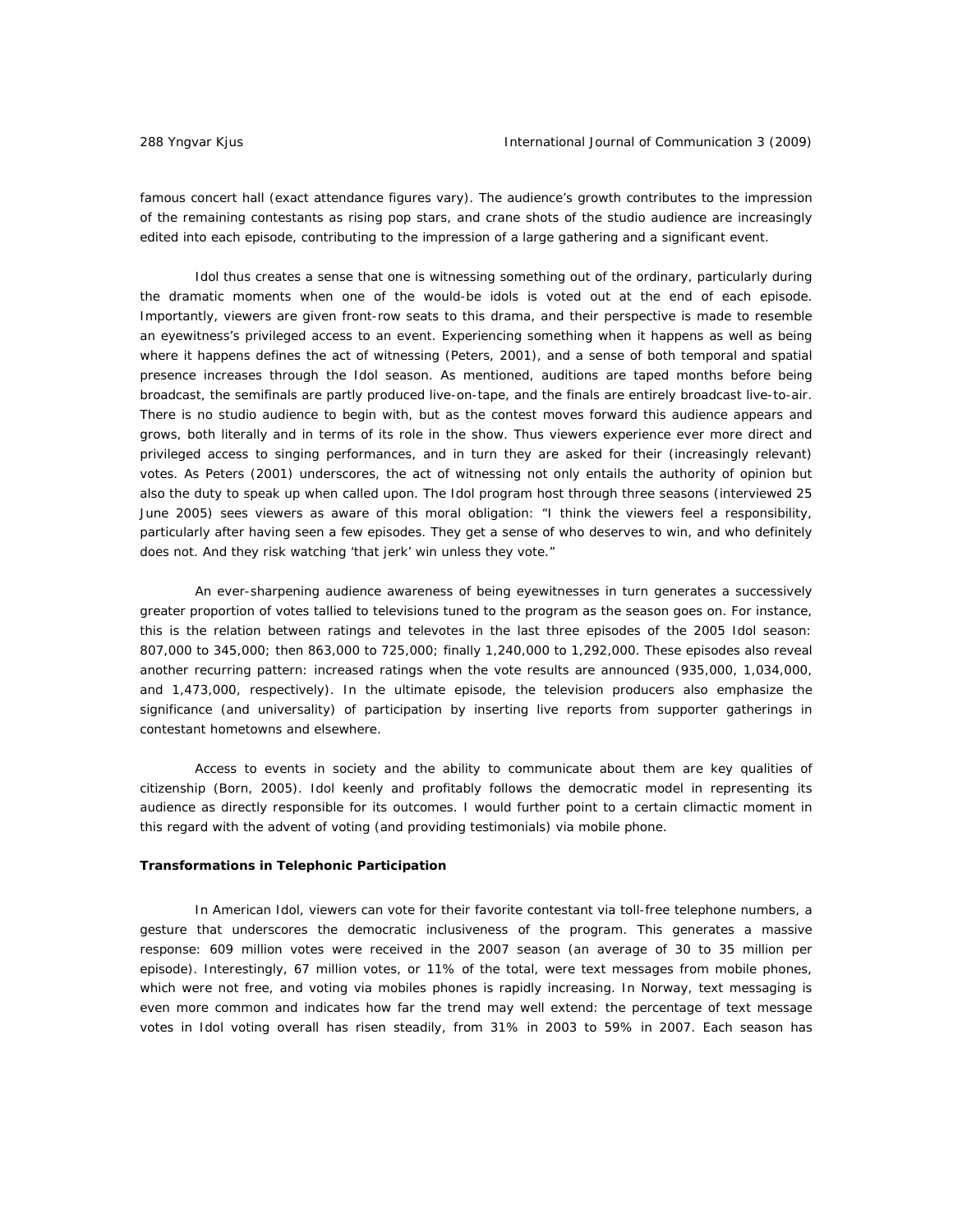$\overline{a}$ 

received an average of five million votes in total (this varies along with the viewing figures) at 0.6 euro each, and this activity actually comprises an essential part of reality TV's revenues (Bignell, 2005; Bazalgette, 2005), although it is split between the format agency, the broadcaster, and the telephone operators. This is why shows like *Idol* always encourage the audience to vote multiple times and never comment on the consequent "democratic deficit" of the elections.

Apart from its convenience, the mobile phone also makes the act of voting more personal. As opposed to stationary phones, the mobile phone is not a collective domestic utility but a personal medium specifically designed for and modified by individual users according to their habits, tastes, and social identities (May & Hearn, 2005). When one is asked to vote in *Idol*, his or her mobile phone underpins the individual act of selecting a favorite. The medium's huge distribution (in 1999, 58% of the Norwegian population had one, and in 2007, 95% did) has thus been very effectively appropriated by the reality game show.<sup>4</sup> Yet broadcast audience response via telephone is no novelty; talk radio has of course relied upon it for decades. Peters (1999, pp. 177–225) has discussed how broadcasting and the telephone have constituted a "couplet" in public and private communication since the start of the 20th century, allowing dissemination from one to many, as well as dialogue between individuals. These communicative forms have a long tradition of intersecting with participatory genres; however, the rise of the mobile phone (and the Internet, which I will return to later) facilitates a new range of combinatory possibilities, and reality TV is a primary exploiter of them (Spurgeon & Goggin, 2007; see also Beyer et al., 2007). The integration of the mobile phone in *Idol* emphasizes its awareness of the viewers as individuals in their homes rather than faceless public crowds (Scannell, 2000). In genre terms, engaging viewers as mobile phone respondents is particularly suited to game shows, which explicitly "blur the line between audience and performance" (Shattuc, 1997, p. 6) and ask the viewers to partake in the game.

 The appeal of the immediate, unmediated, individual response is gloriously realized by *Idol* in the heat of a national campaign of singing talents fighting for recognition. In Norway and elsewhere, *Idol* has become the iconic program of television viewers turned telephone voters (and in the U.S., *American Idol*  is, in fact, credited with popularizing text-messaging technology in general (see Jenkins, 2006, p. 59). This particular success is largely due to the collaboration that arises around this global format, through which the programs are continuously refined among the various countries that produce them. For example, the Norwegian version was among the first to superimpose the telephone voting number for each contestant on the TV screen *during* each singing performance. It had been standard to present the numbers following all of the performances, so that each contestant would have equal time to receive votes from his or her supporters. However, TV 2 producers insisted that audience members should be able to vote at the very moment they were struck by a performer (according to the *Idol* project leader, interviewed 13 January 2005). This twist was seen as one of the reasons why the Norwegian *Idol* received significantly more votes than other versions (thereby earning considerably more money), and producers in other countries soon adopted it.

<sup>&</sup>lt;sup>4</sup> Statistics on mobile and online media use in Norway are provided by Statistics Norway and available at www.ssb.no/media\_en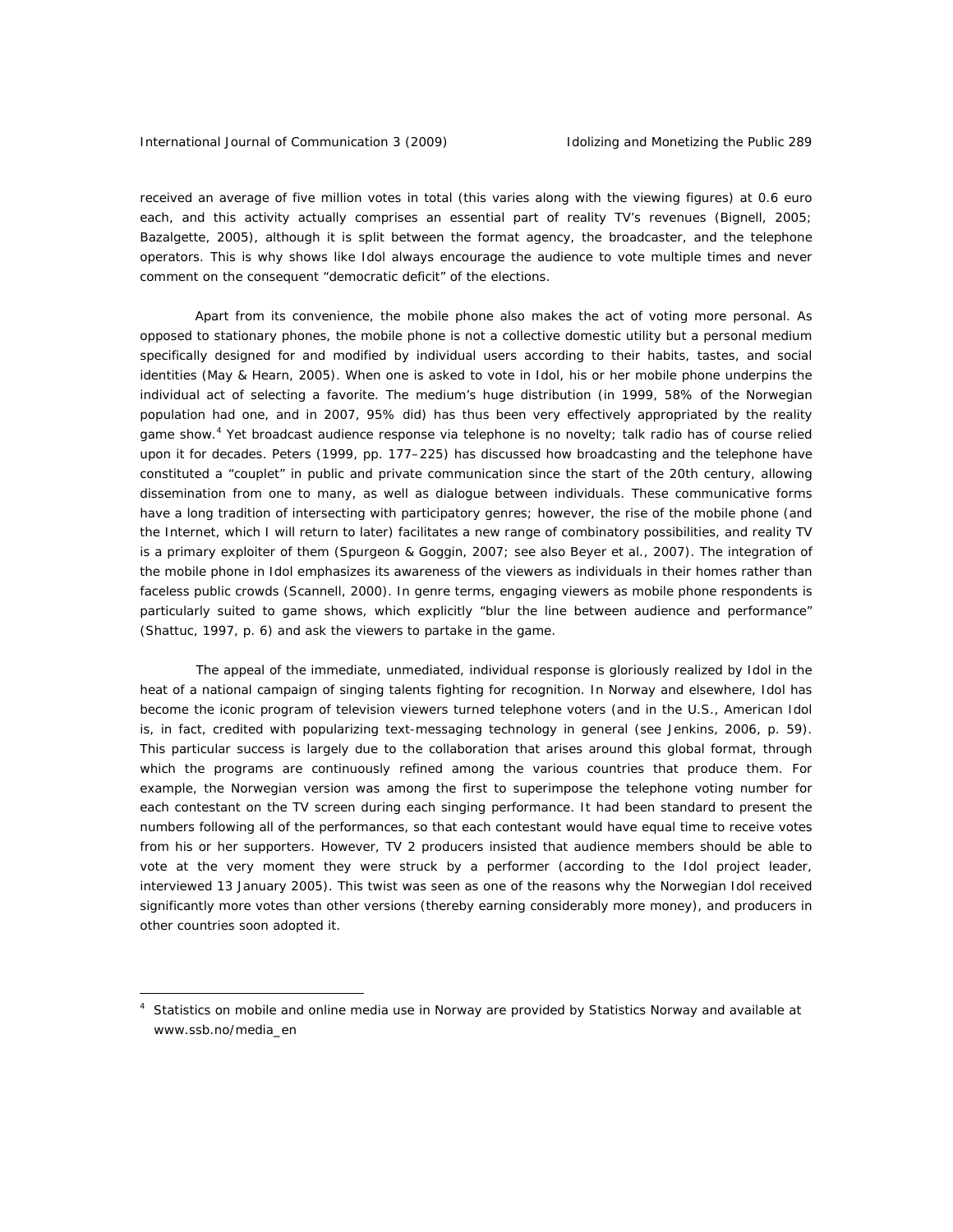$\overline{a}$ 

 The only way for viewers to respond during the live contest broadcasts is through their telephone votes. These votes are aggregated by national telephone operators like an election result, integrating viewers' participation easily and prominently into the flow of the program. The nature of the balloting, however, has been a keen concern in the Norwegian production; during the early seasons, program hosts constantly reminded viewers that they actually decided the outcome of the contest. In seasons 3 and 4 there was a tendency for obvious favorites to be evicted fairly quickly, presumably because viewers considered them safe and not in need of their votes. Program hosts then began explaining this dynamic to viewers and encouraging them to vote for their favorites regardless. Producers welcome surprises because of the suspense and emotional involvement they create, but not to the extent that the entire contest is thrown into doubt. Speculations in the press regarding which viewer segments are supporting which contestants are therefore also appreciated, as long as they do not undercut *Idol's* sense of positive, lighthearted togetherness.<sup>5</sup>

By staging a national participatory campaign, *Idol* has clearly become a potential site for people to support the person that best represents them in cultural terms, including music taste, lifestyle, social background, values, and even race. In a small and culturally homogeneous country like Norway, *Idol's* producers have had no trouble avoiding antagonisms. This is not true of more segmented and conflicted countries like the U.S., however, and in 2004, *American Idol* was the subject of much controversy when several African American contestants were voted off despite their obvious talent, and charges of racism flew.<sup>6</sup> Casting noncontroversial representatives of the people is an important tool in the creation of a suitable level of involvement, balancing entertainment with social engagement. A fair election is also important to avoid negativity and potential detachment, but managing this key point in the event is also challenging; technical problems have for instance been known to fuel widespread suspicion that many votes are not counted.**<sup>7</sup>** The ballot has also been threatened by online services like www.dialidol.com, which predicts who will be voted off each episode, thereby killing the suspense. Moreover, in 2004 the community site www.voteforetheworst.com was established as part of a campaign to make viewers vote perversely for the candidates "that go against what the producers want in a winner and that annoy the viewing public." This Web site has remained very popular among people who reject the roles bestowed on them and prefer an antagonistic stance in reaction to *Idol's* insistent demands of devotion. In the U.S., Norway and elsewhere, *Idol* is regularly attacked in the press for both producer manipulation and questionable voting, but producers concisely downplay or dismiss the criticism in order to minimize its public visibility. Reducing and increasing visibility is also a core exercise of managing *Idol's* online forms of participation.

http://www.foxnews.com/story/0,2933,118432,00.html

<sup>&</sup>lt;sup>5</sup> I witnessed discussions among the executive producer, the interactive producer, and the program hosts about these issues during my observation of *Idol's* production in 2005 and 2006.

<sup>&</sup>lt;sup>6</sup> See, for instance, the article "Elton John: 'American Idol' Is Racist" by Catherine Donaldson-Evans of Fox News, April 28, 2004, accessed November 10, 2008, from

<sup>&</sup>lt;sup>7</sup> See, for instance, the article "American Idol Outrage: Your Vote Doesn't Count" by Deborah Starr Seibel in Broadcasting & Cable, May 14, 2004, accessed on August 1, 2008, from http://www.broadcastingcable.com/article/CA417981.html?display=Top+of+the+Week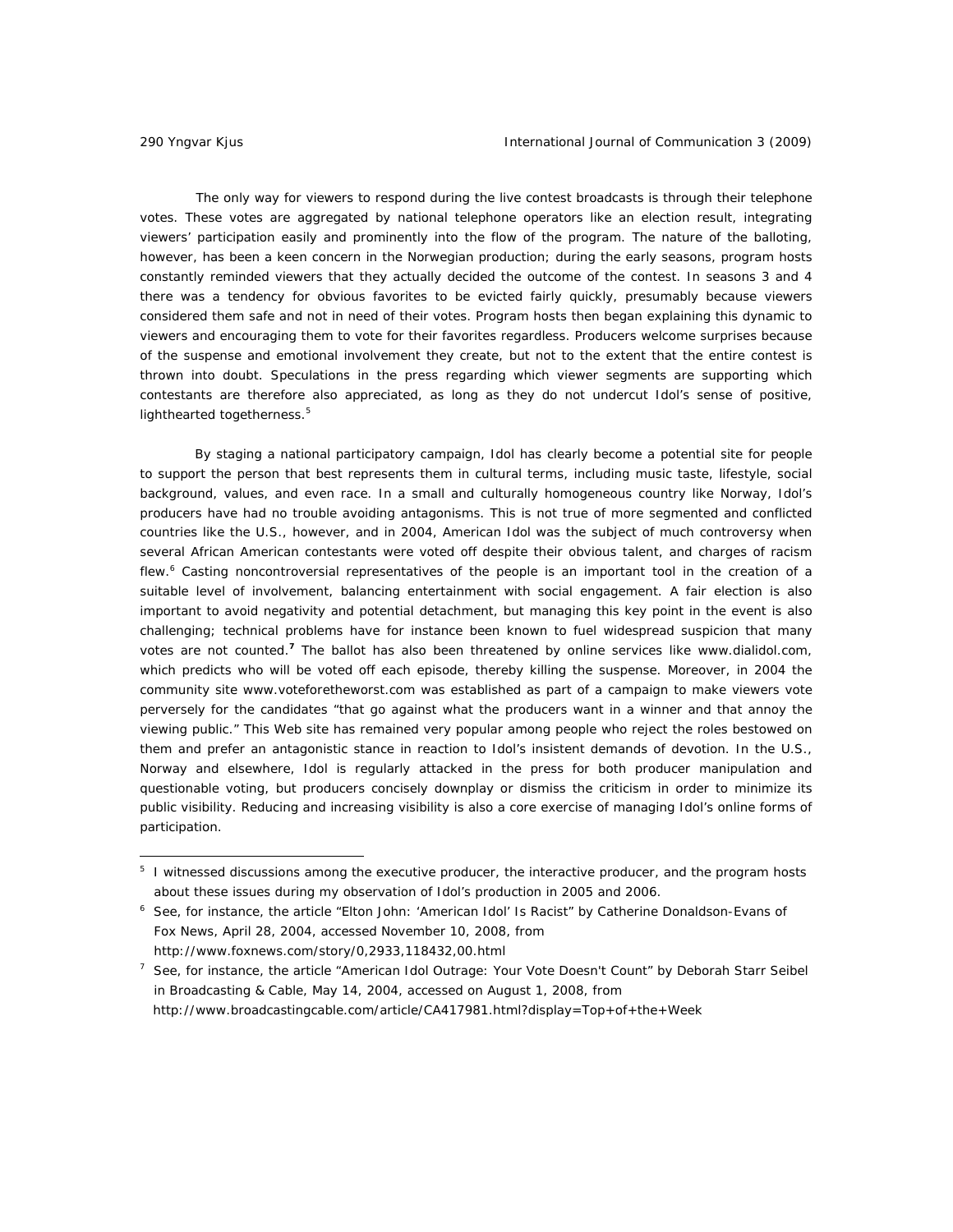# *Extending Sociability and Eventfulness Online*

The Internet facilitates participatory forms that are far to complex to be channeled directly into *Idol's* highly contrived broadcasts (as opposed to telephone voting), but they are constantly available in their own right, before, during and after the show itself. With its capacity for two-way communication, the Internet is widely considered to be a medium with unprecedented democratic potential (Shane, 2004); it should therefore be well suited to extending the participatory elements of *Idol* and its ilk. A number of two-way communications have indeed developed online, such as Web interviews, discussion forums, blogs, and communities that can facilitate new audience relations when they are employed on television program Web sites (Siapera, 2004). As with mobile phones, the Internet has also paralleled the rise of reality TV in popular culture today: whereas 13% of the population in Norway had Internet access in their homes in 1997, 83% had it in 2007. Reality game shows incorporated the new medium faster than other programs, and the *Idol's* Web site is the most visited program site in Norway (as well as the U.S.). *Idol* thus represents an excellent example of "second shift aesthetics" (Caldwell, 2003), where the effort behind managing a viewing flow in a television schedule is supplemented (rather than supplanted) by the effort of creating a user flow across different media. The success of reality game shows makes them a central part of the television industry's dual strategy of strengthening audience loyalty and developing new revenue, such as online advertising and merchandising (Jenkins, 2006). In realizing these aims, however, *Idol* has never directly applied new participatory forms as they emerge online but rather modified and adapted them as necessary to suit the program.

 The busiest and most prominently featured participatory form on the Norwegian *Idol's* Web site is the Web interview; originally established by online newspapers, this interview would involve an expert on a topic answering questions submitted by the public. In *Idol*, the interviewee is a singing contestant and the question posers are online visitors; their interaction is framed as a meeting between a rising pop star and his or her dedicated fans. Before each Web interview, the producers tell *Idol* contestants that many of these questions are likely to be disrespectful or derogatory, and that they should answer only those they like (according to online staff, interviewed June 30, 2006). Furthermore, only these endorsed questions are ever displayed on the program Web site. This interaction is therefore dominated by the heartfelt joy of fans actually addressing the idol in person, as this exchange from the 2006 season demonstrates:

Dear Vivian! I have never heard anyone sing like you. I wish you had made it to the final. I have voted much for you! Did it feel bad to lose? Third place is great, remember that! You are a fun girl, Vivian, it looks like you always bring joy. What do you think was the best about Idol? I hope you get a record contract! Please answer me! Hugs from Trine

Hi Trine! Thank you so much!!:) Of course, it was a downer to go just before the final, but I am thrilled with the third place!:) I have had so incredibly much fun in Idol that it's very hard to select something . . . All the people I have met are of course one of the best things!! Made friends for life!:) Hugs from Vivian.<sup>8</sup>

 $\overline{a}$ 

<sup>&</sup>lt;sup>8</sup> Accessed June 20, 2006, at http://pub.TV2.no/TV 2/magasiner/idol2006/nettprat/article637131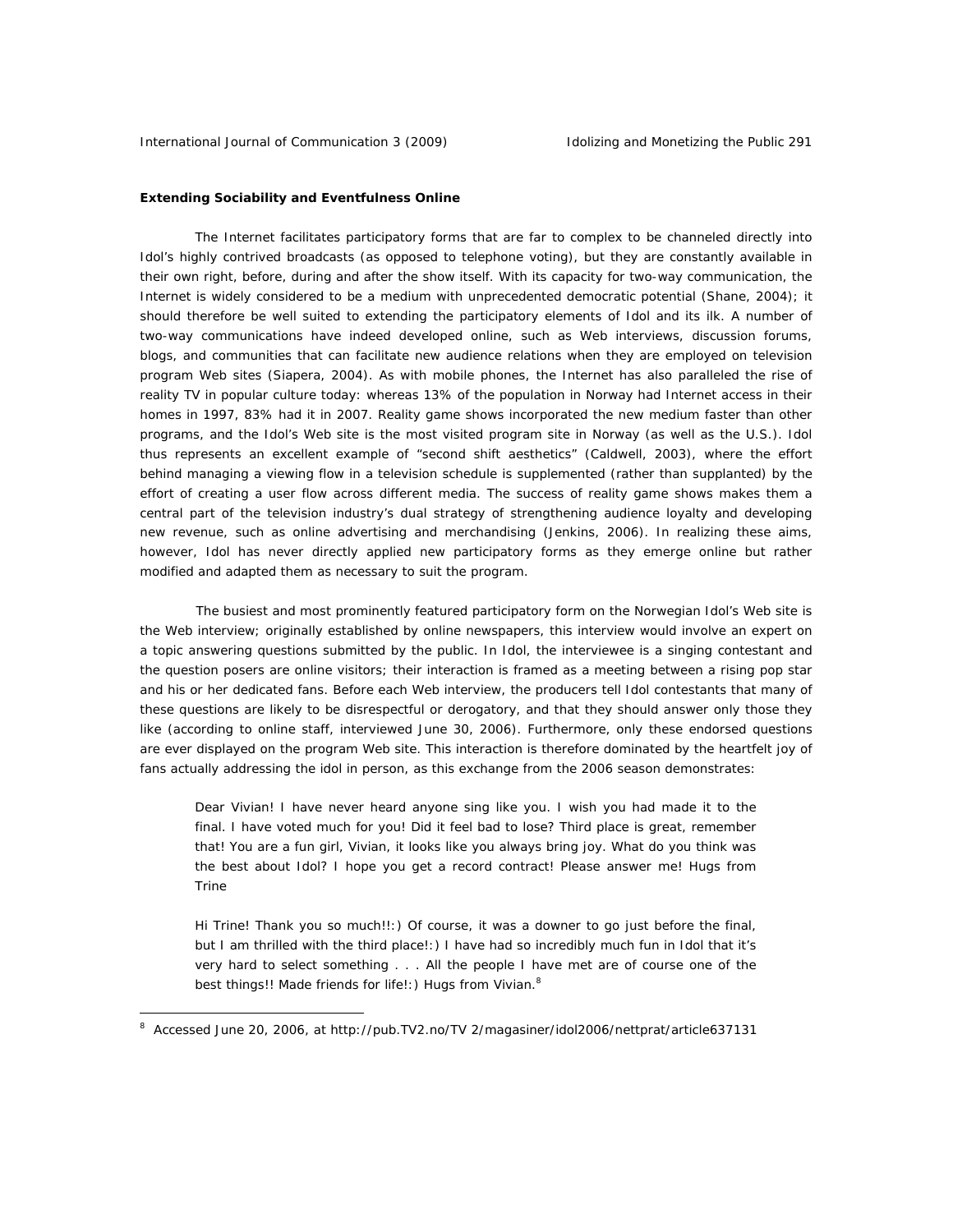$\overline{a}$ 

This Web "meeting" thus suggests an idealized fan-star relation, evoking fan mail of a strangely exposed variety. It furthers the talk show component of *Idol* as well, creating a sense of close and inclusive social interaction, but its impression of further breaking down the audience/participant barrier is edited and controlled to harmonize with the program.

 The online discussion forum might be described as a topical conversation between equals, and it is also a suitable extension of the daytime talk show and its "participating" studio audiences. However, the Internet's radical openness constituted a problem for *Idol* producers, as comments often come into direct conflict with the desired image of the program. This sample is from the discussion thread "Vivian is exaggerated":

PartyMarty: To my great surprise Vivian got a 6 (top score) in VG yesterday, while Jonas and Aleksander, who I think were as good, or better, got a four each. Was this fair?? Is she really so much better than the others, or is it because she was already announced a favourite after the first audition?

Umighty: I think this year's Idol is the weakest ever! And Vivian does not deserve a 6 for her singing!! But her looks carry her through to the viewers . . . doubtlessly!<sup>9</sup>

These often critical and agitated discussions clash with the image of devoted, cheering audience members, and TV 2 does not promote program discussion forums, but stows them in a section of www.TV2.no that is situated well away from the official program Web sites. The dilemma of both encouraging and containing audience engagement online was further made evident in 2007, when the producers provided each singing contestant with a blog on the *Idol* site. The blogs were not designed to accommodate visitor comments, however, eliminating their inherent dialogic dimension.

 Fox network has attempted a more direct approach with *American Idol*. In 2006, Fox launched the community MyIdol (www.americanidol.com/myidol), where registered users can socialize in private chats, as well as public blogs and discussion forums. Fox thus capitalized upon the contemporary proliferation of online communities like MySpace and Facebook (Lüders, 2007), but only within its "terms of service," part of which reads as follows: "Moderation staff reserves the right to remove any post or thread (or you) at any time for any reason."<sup>10</sup> By claiming this right, MyIdol could share in the enormous buzz that *American Idol* was creating online while protecting itself from controversies and the snarky sarcasm of independent bulletin boards (Andrejevic, 2008). By 2006, it had become obvious that online discussions would be overwhelmingly concerned with who *deserved* the title, encompassing message

<sup>9</sup> Accessed June 30, 2006, at http://forum.TV2.no/forum/messageview.cfm?catid=78&threadid=27332

<sup>&</sup>lt;sup>10</sup> Accessed March 10, 2008, at www.americanidol.com/myidol/forums/topic/?tid=805891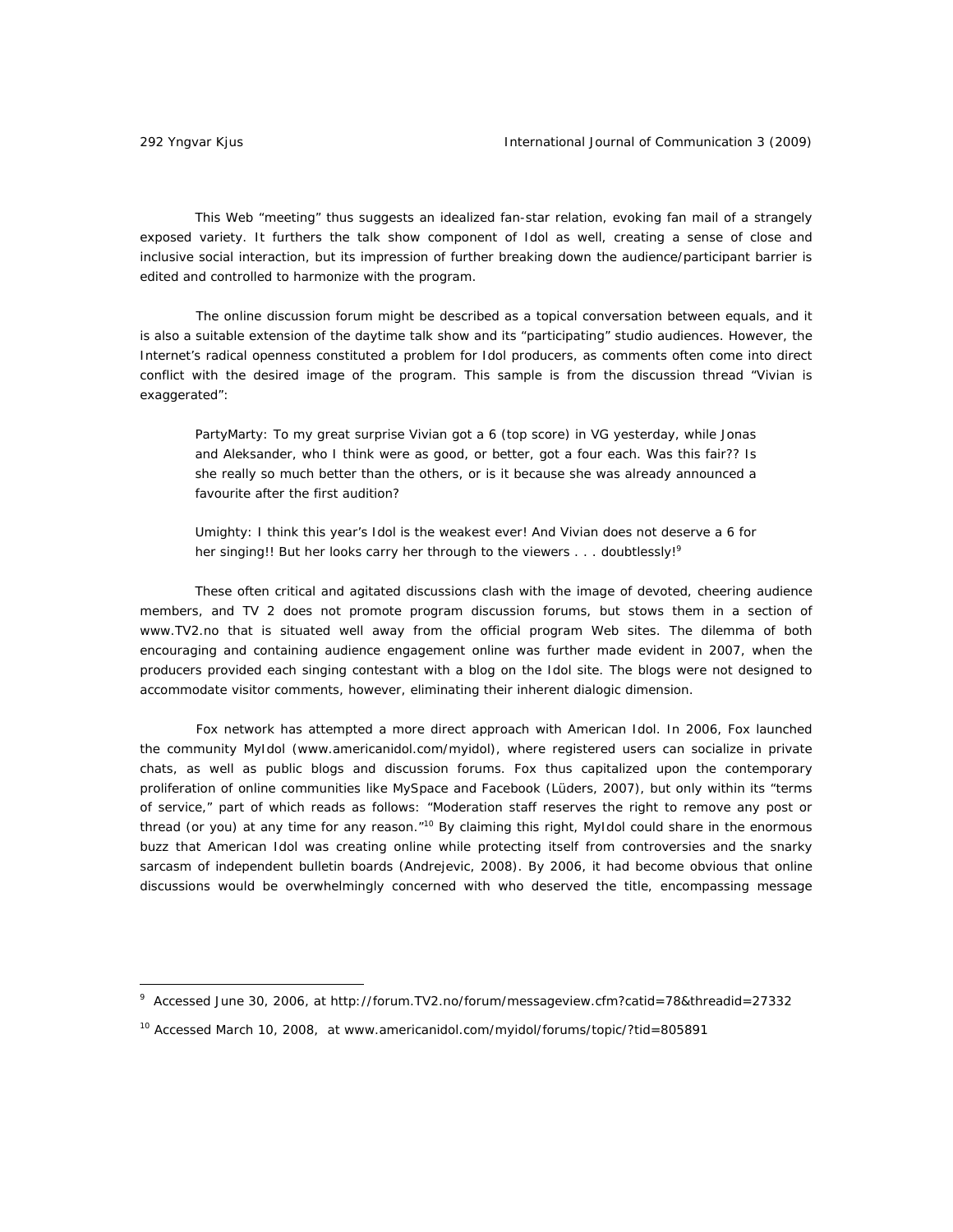boards, blogs, and articles with headings like "Did Carrie deserve to win?"<sup>11</sup> MyIdol, therefore, explicitly invited fans to "encourage your favorite" and "share your thoughts with the world," and it soon doubled www.americanidol.com's traffic.<sup>12</sup>

Significant online activity is intimately related to how *American Idol* became the highest rated program in the U.S. and managed to come across as an all-embracing national event.<sup>13</sup> Importantly, the American version of *Idol* went even further than the Norwegian version in connecting its broadcast campaign to community values, focusing on the contestant's family background and arranging massive homecoming events for the finalists. These social dimensions and the impression they give of everyone being part of the drama of the show often revolve around issues of who deserves to be plucked from the crowd. In accordance with Durkheimian analysis, then, *Idol* raises moral questions about how society and its citizens *should be* (Cottle, 2006). The term "community" is thus particularly suited to describing *American Idol*'s extension online. Discussions often weigh in on contestants' backgrounds and moral standards, to a degree that stirred one viewer to start this thread, titled "It's THEIR lives folks, not ours!":

RedialKing: Why is it whenever a finalist's past is dug up and broadcasted for the world to see, we judge them? Like we are all perfect human beings without flaw!! I don't see why the finalists now, as contestants on the show and how they sing, have to be linked to their past.

RaindropBlueRose: If it's an illegal past they should be disqualified. I wouldn't want to vote for a bank robber, or child molester. All of us have things we may not be proud of. But, if you are keeping legal. Who Cares.

HelloItzMe: The show is about America finding someone to idolize. The contestants and of course the winner must be idol worthy.

idolzhyte: What about when a contestant is facing you, making a hand gesture and asking you to vote for him/her, don't you think you need to investigate?

Dianamtz50: If they're going to run the country . . . sure!<sup>14</sup>

 $\overline{a}$ 

<sup>&</sup>lt;sup>11</sup> Googling the search words "American Idol" and "deserve" generated 366,000 hits on April 10, 2008 and provided immediate access to the ongoing discussions. See also Jenkins (2006, p. 85) on the moral intensity of *American Idol*.

 $12$  See the article "Making American Idol a Champion" by Jeff King on www.imediaconnection.com July 26, 2006, for the *AmericanIdol.com* general manager's account of the Web site's success. Accessed March 10, 2008, at http://www.imediaconnection.com/content/10469.asp

<sup>&</sup>lt;sup>13</sup> Ratings are available at www.nytimes.com/2007/02/20/arts/television/20idol.htm, accessed April 5, 2008.

<sup>14</sup> Accessed March 4, 2008, at www.americanidol.com/myidol/forums/topic/?tid=829044. When I tried to access this thread two weeks later, it had already been removed.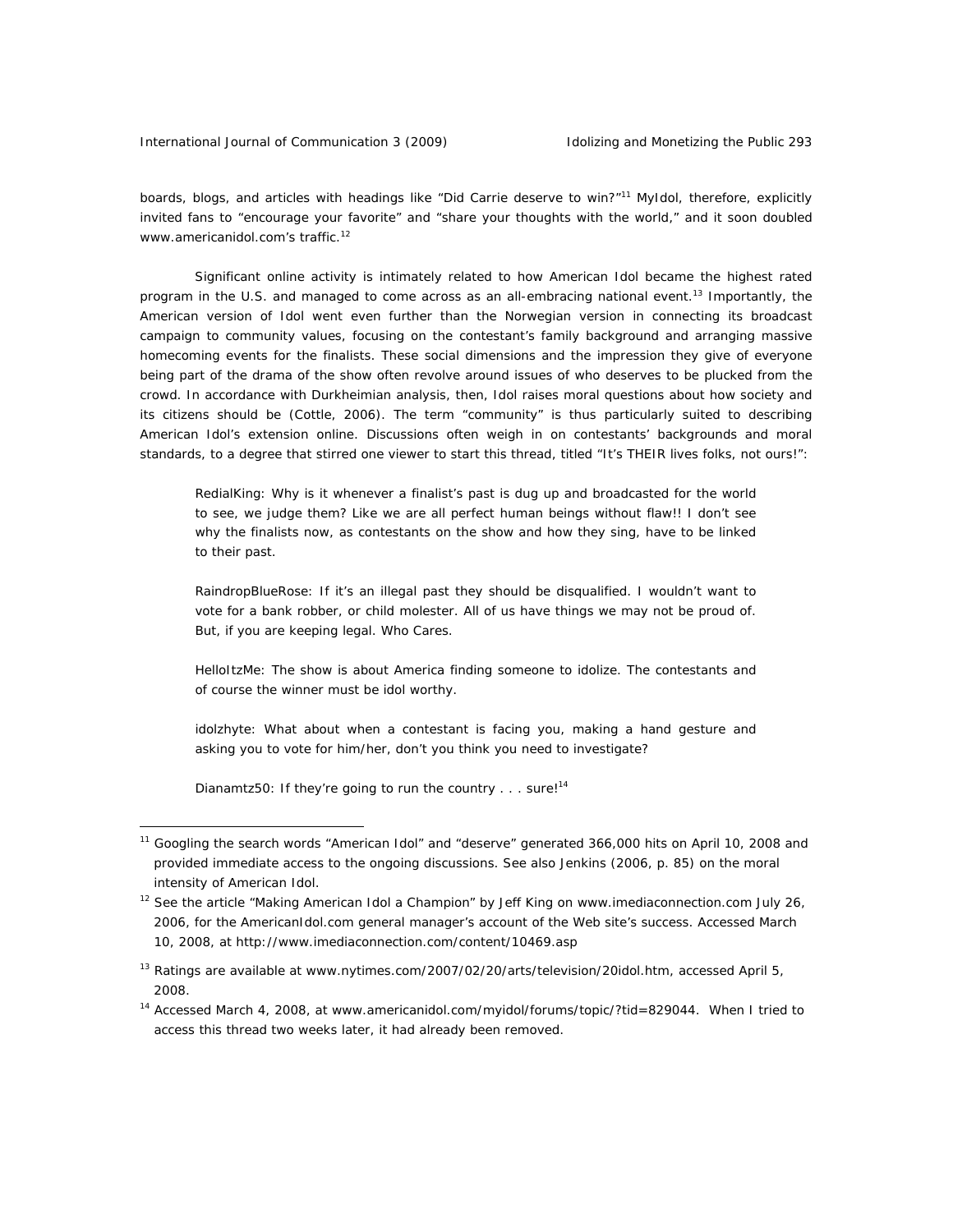This exchange demonstrates producers' success in engaging their viewers as both aesthetic and civic witnesses, and this particular thread actually goes beyond who deserves to win to discuss what kind of event *Idol* really is. The roles of fans and citizens that are constructed through the television broadcasts are crucial to the activity created online and to *Idol's* success in connecting the dissemination of broadcasting (communication from center to periphery) with the network structure of the Internet (communication between nodes). The latter's truly pervasive connections are essential to the television industry's use of "viral marketing," using the activity of the public to circulate brands and increase their commercial potential (Caldwell, 2008, p. 313). Broadcasting and the Web are often viewed as representing the old and the new "media age" (Holmes, 2005), with their corresponding paradigms of commerce, but *Idol* demonstrates their intimate commingling in reality TV. The broadcast image of a spectacular event inspires online viral activity, which, in turn, substantiates the event and increases the revenue made from its participants.

Realizing these aims online, however, involves considerable challenges, including protecting the roles that *Idol* offers to the public and promoting a sense that everyone can partake of the continuum between ordinary viewer, devoted fan, and engaged citizen. The discussion thread above actually questions and even rebukes some forms of engagement, and it was eventually removed. Through the forms of editing presented in this section (modifying, censoring, or emphasizing interactions), producers try to cultivate what they imagine is the right balance of engagement. The task of both stimulating and containing the audience online is becoming increasingly difficult, as motivated fans resort to other companies that host forums, such as NBC Universal's www.televisionwithoutpity.com, or create their own communities, such as the subversive www.votefortheworst.com. For *Idol* producers, the rise of online media therefore represents both the promise of continuous and productive audience contact and the threat of bad publicity and an uncontrollable audience reaction. MyIdol is a relatively recent attempt to harmonize the medium with the program's purposes, but the overall struggle is likely to intensify and take different forms as new media continue to develop.

### *Conclusion*

I started this article by tracing reality TV's participatory predecessors, which helped me to identify the different components of *Idol* as well as the continuities and innovations it represents. The program then emerges as an offshoot of a long tradition of linking entertainment and politics, commercialism and citizenship, in broadcasting, one that dates back to the 1930s, but picked up dramatically in the 1980s (Livingstone & Lunt, 1994; Born, 2004; Van Zoonen, 2005; Ouellette & Hay, 2008). These links are being made in new and more comprehensive ways in reality shows like *Idol* as previous program practices are expanded and redirected using new media (online and mobile). The merger of entertainment and politics in the media is of key importance to the public domain, particularly in terms of how reality TV, with its various producers and sponsors, creates a new interface with the general public. It is therefore important that scholars use critical case studies to ask what participation really entails in neo-liberal economies, where big actors advance brand cultures and consumer citizenship (Banet-Weiser & Lapsansky, 2008), and where "activity" is equated with "interactivity" and "participation" with "empowerment" (Andrejevic,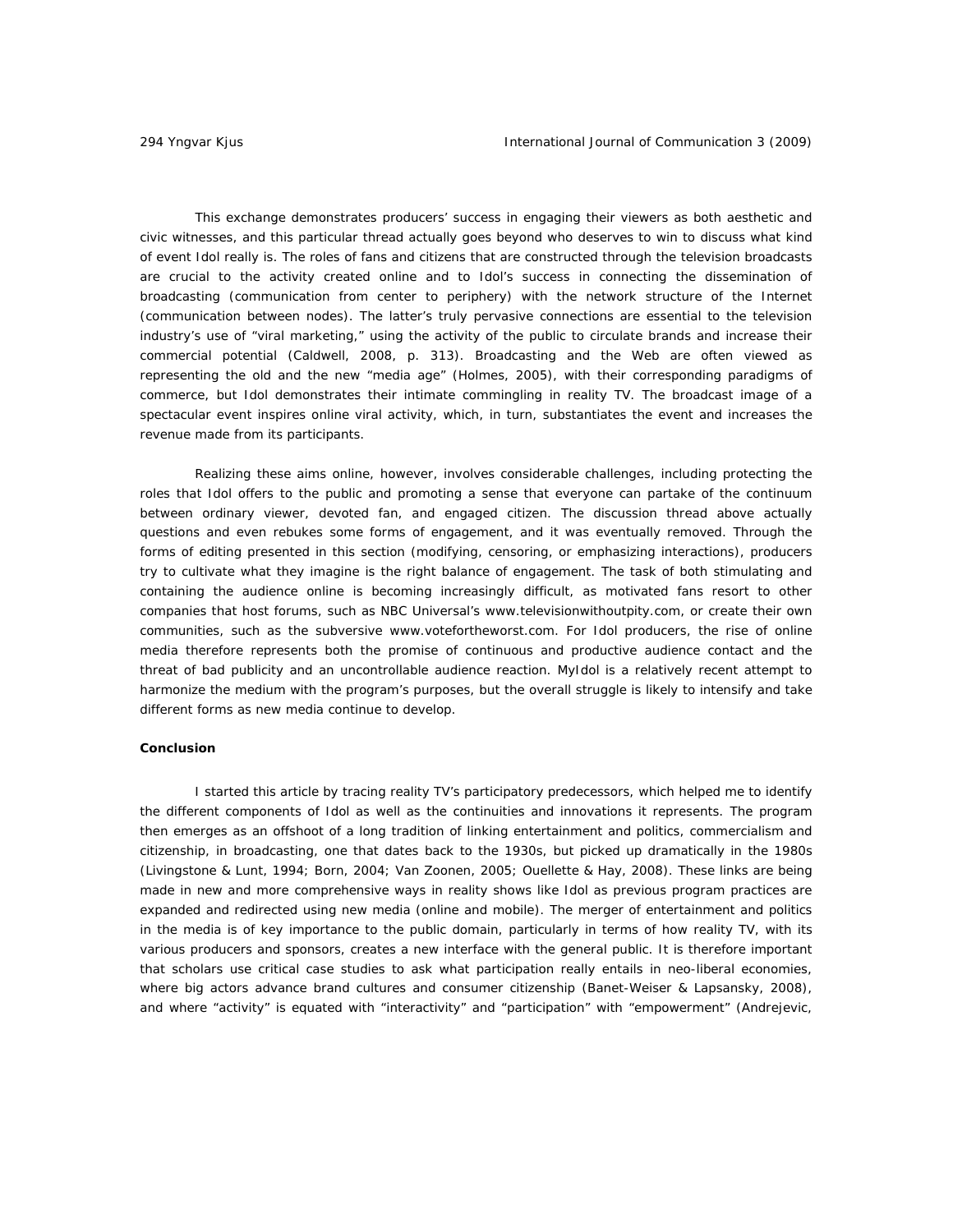2008). A potentially fruitful step in this regard involves the scrutiny of emerging interfaces between media producers and media participants.

Reality shows like *Idol* present themselves as transparent and can be taken to represent a shift from the asymmetrical communication of broadcasting to the symmetry of telephony and the Internet. These media reinforce an impression of reciprocal and devoted audience relations, but an examination of their production reveals how the traditional asymmetry of the industry is actually maintained, and how old practices around editing audience participation are extended, however awkwardly, to mobile and online media as well. Generally, the participation attracting the most visibility and revenues is also the most resourcefully edited; consequently, as online media grow, more efforts are being put into both stimulating and containing its activity. Aside from observing the casting process at close range, I also examined the documents regulating participation (application forms, contracts, terms of service, and so on) among the various media. Contestant status is perfectly explicit in the *Idol* application form, where one must endorse the following: "I grant to the Producer and its successors the irrevocable right . . . to record, exhibit, edit and otherwise use my appearance . . . in any manner in Producer's sole election and discretion, which use shall not entitle me to receive any compensation whatsoever." This indicates that the program's staging of a national participatory event is less informed by democratic values than by purely commercial aims, which also govern the casting process in which singing contestants are divided into upper and lower "classes." For a very limited few, *Idol* becomes a terrific chance to gain visibility and recognition for personal as well as career purposes. For the rest, however, who are unknowingly cast (and broadcast) for what they lack, not what they have, *Idol* concludes promptly and even harshly. This practice is ethically questionable, to say the least, and it may well be time to establish control measures in the entertainment industry, in the same manner that the printed press has councils overseeing its accountability and truthfulness relative to its sources, participants, and audiences. Reality TV's false premises, of course, also have ramifications for the viewers who participate via telephone and Internet connections, as *Idol* is not the open and fair campaign it is projected to be. Yet the question of whether audience participation involves empowerment or exploitation is ultimately moot: it is both. What is really interesting is how it all works and for whom.

Big budget reality game shows like *Idol*, including *X-Factor*, *So You Think You Can Dance* and *Got Talent*, have for some time dominated televisions (and publics) worldwide (Schmitt et al., 2005), and their audience appeal is constantly enhanced through the coordinated efforts of global format enterprises. Their attraction arises from their staging of an extraordinary event with ordinary people installed as key performers and, in the case of *Idol,* audience members formally engaged as fans, witnesses, and citizens. These various roles entail both commitment and active engagement, which, in turn, helps television companies retain audiences at a time of intensified fragmentation and competition in the media industry (Deuze, 2007). A further benefit of having the audience perform its role via new media is the buttressing of established program scheduling practices; telephone voting occupies viewers until the result is announced (vertically), and online sociability occupies them between broadcasts (horizontally). Reality game shows have, in fact, halted the trend of media fragmentation and to some extent restored the persuasiveness of television as a collective medium capable of hosting national rituals. Rather than empowering their participants, however, programs like *Idol* contribute something culturally significant by creating social bonds via their powerful images of sweeping interaction at a time when media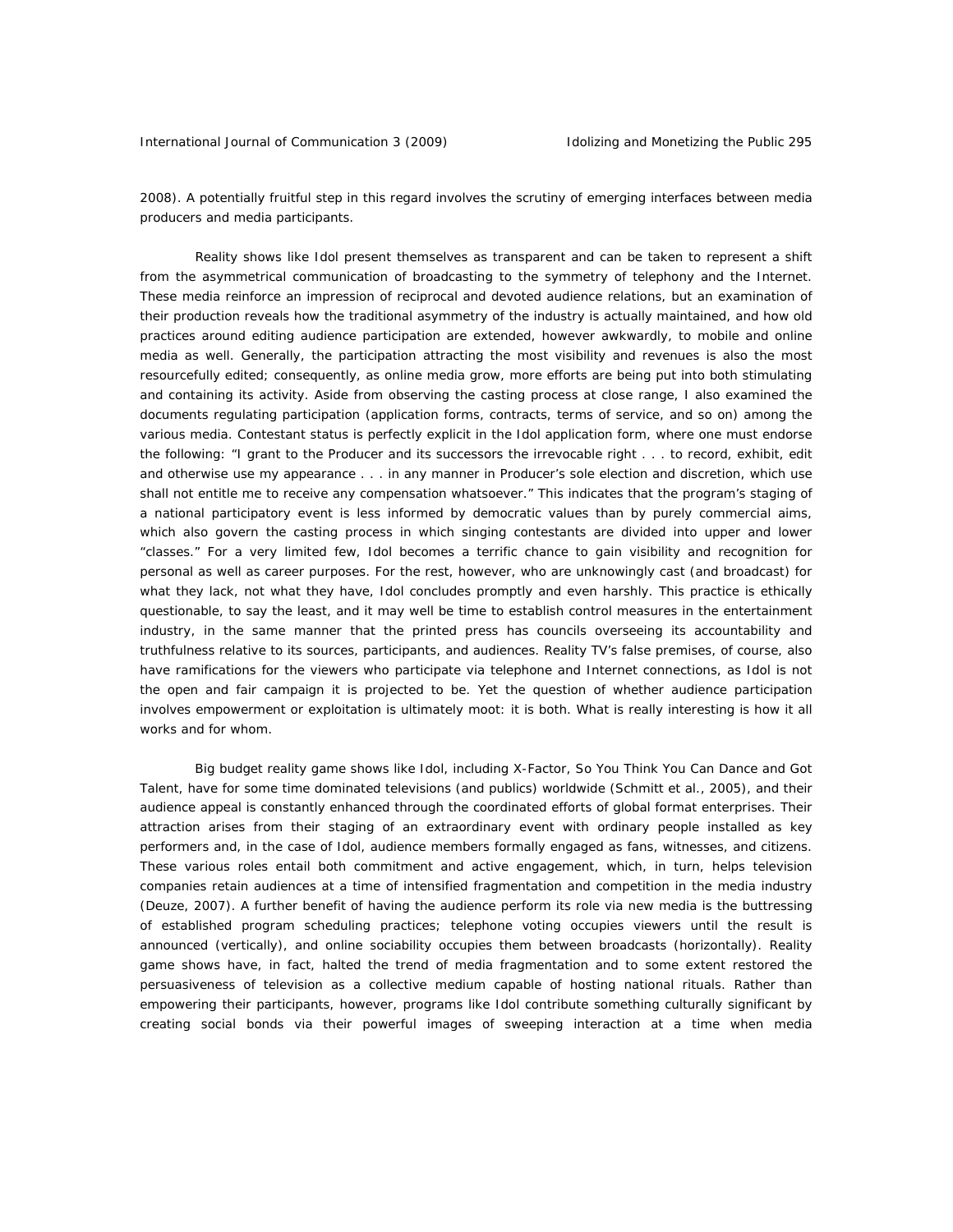fragmentation is more often mirrored by social and political fragmentation (Born, 2005). This extraordinary capacity makes reality TV an increasingly important part of public culture and its critical study.

# **References**

- Abercrombie, N., & Longhurst, B. (1998). *Audiences: A Sociological Theory of Performance and Imagination*. London: Sage.
- Anderson, K. (1978). *Television Fraud: The History and Implications of the Quiz Show Scandals*. Westport, Conn.: Greenwood Press.
- Andrejevic, M. (2008). Watching Television without Pity: The Productivity of Online Fans. *Television and New Media*, 9(1), 24–46.
- Arsenault, A. H., & Castells, M. (2008). The Structure and Dynamics of Global Multi-Media Business Networks. *International Journal of Communication,* 2, 707–748.
- Bazalgette, P. (2005). *Billion Dollar Game. How Three Men Risked It All and Changed the Face of Television*. London: Time Warner.
- Banet-Weiser, S., & Lapsansky C. (2008). RED Is the New Black: Brand Culture, Consumer Citizenship and Political Possibility. *International Journal of Communication,* 2, 1248–1268.
- Beyer, Y., Enli, G., Maasø, A., & Ytreberg, E. (2007). Small Talk Makes a Big Difference: Recent Developments in Interactive, SMS-based Television. *Television and New Media*, 8(3), 213–234.
- Bignell, J. (2005). *Big Brother: Reality TV in the Twenty-First Century*. Hampshire: Palgrave Macmillan.
- Born, G. (2004). *Uncertain Vision: Birt, Dike and the Reinvention of the BBC*. London: Secker and Warburg.
- Born, G. (2005). Digitising Democracy. *The Political Quarterly*, 76(1), 102–123.
- Bourdon, J. (2000). Live Television Is Still Alive: On Television as an Unfulfilled Promise. *Media, Culture and Society,* 22(5), 531–556.
- Bruun, H. (1999). *Talkshowet: Portræt av en tv-genre*. Valby: Borgen Forlag.
- Caldwell, J. T. (1995). *Televisuality: Style, Crisis and Authority in American Television*. New Brunswick, N.J.: Rutgers University Press.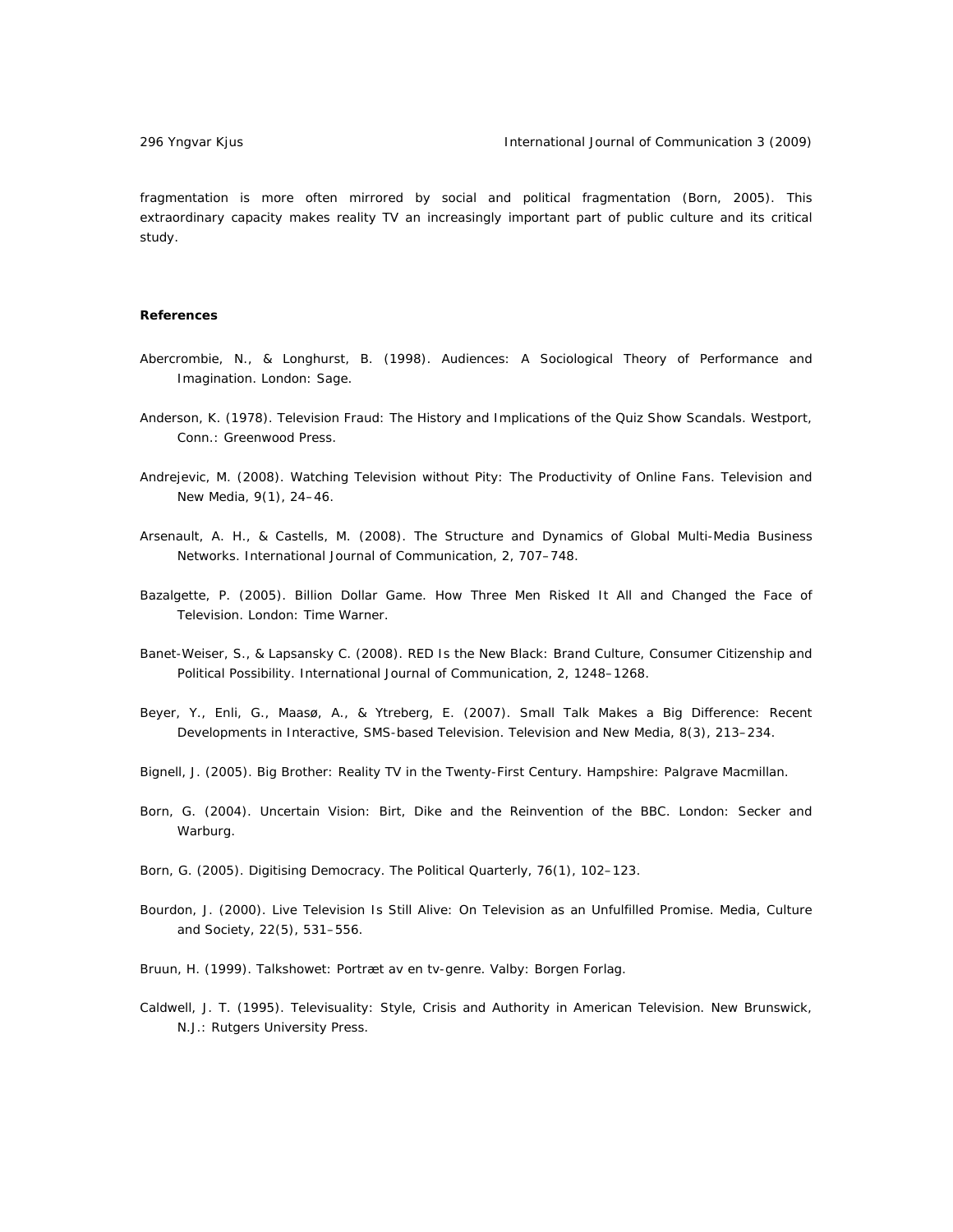- Caldwell, J. T. (2003). Second Shift Media Aesthetics: Programming, Interactivity and User Flow. In J. T. Caldwell & A. Everett (Eds.), *New Media: Theories and Practices of Digitextuality*, 127–144. London: Routledge.
- Caldwell, J. T. (2008). *Production Culture: Industrial Reflexivity and Critical Practice in Film and Television*. Durham, N.C.: Duke University Press.
- Collins, S. (2008). Making the Most out of 15 Minutes: Reality TV's Dispensable Celebrity. *Television and New Media*, 9(2), 87–110.
- Corner, J. (2002). Performing the Real: Documentary Diversions. *Television and New Media*, 3(3), 255– 269.
- Cottle, S. (2006). Mediatized Rituals: Beyond Manufacturing Consent. *Media, Culture and Society*, 28(3), 411–432.
- Cover, R. (2006). Audience Inter/active: Interactive Media, Narrative Control and Reconceiving Audience History. *New Media and Society,* 8(1), 139–158.
- Cox, J. (2001). *The Great Radio Audience Participation Shows: Seventeen Programs from the 1940s and 1950s*. Jefferson, N.C.: McFarland and Company.
- Dayan, D., & Katz, E. (1992). *Media Events: The Live Broadcasting of History*. Cambridge, Mass.: Harvard University Press.
- Deuze, M. (2007). *Media Work*. Cambridge: Polity Press.
- Dovey, J. (2000). *Freakshow: First Person Media and Factual TV*. London: Pluto Press.
- Durkheim, E. (1965). *The Elementary Forms of the Religious Life*. New York: Free Press.
- Gamson, J. (1998). *Freaks Talk Back: Tabloid Talk Shows and Sexual Nonconformity*. Chicago: University of Chicago Press.
- Gitlin, T. (1983). *Inside Primetime*. New York: Pantheon.
- Grindstaff, L. (2002). *The Money Shot: Trash, Class and the Making of TV Talk Shows*. Chicago: University of Chicago Press.
- Hoerschelmann, O. (2006). *Rules of the Game: Quiz Shows and American Culture*. Albany: State University of New York Press.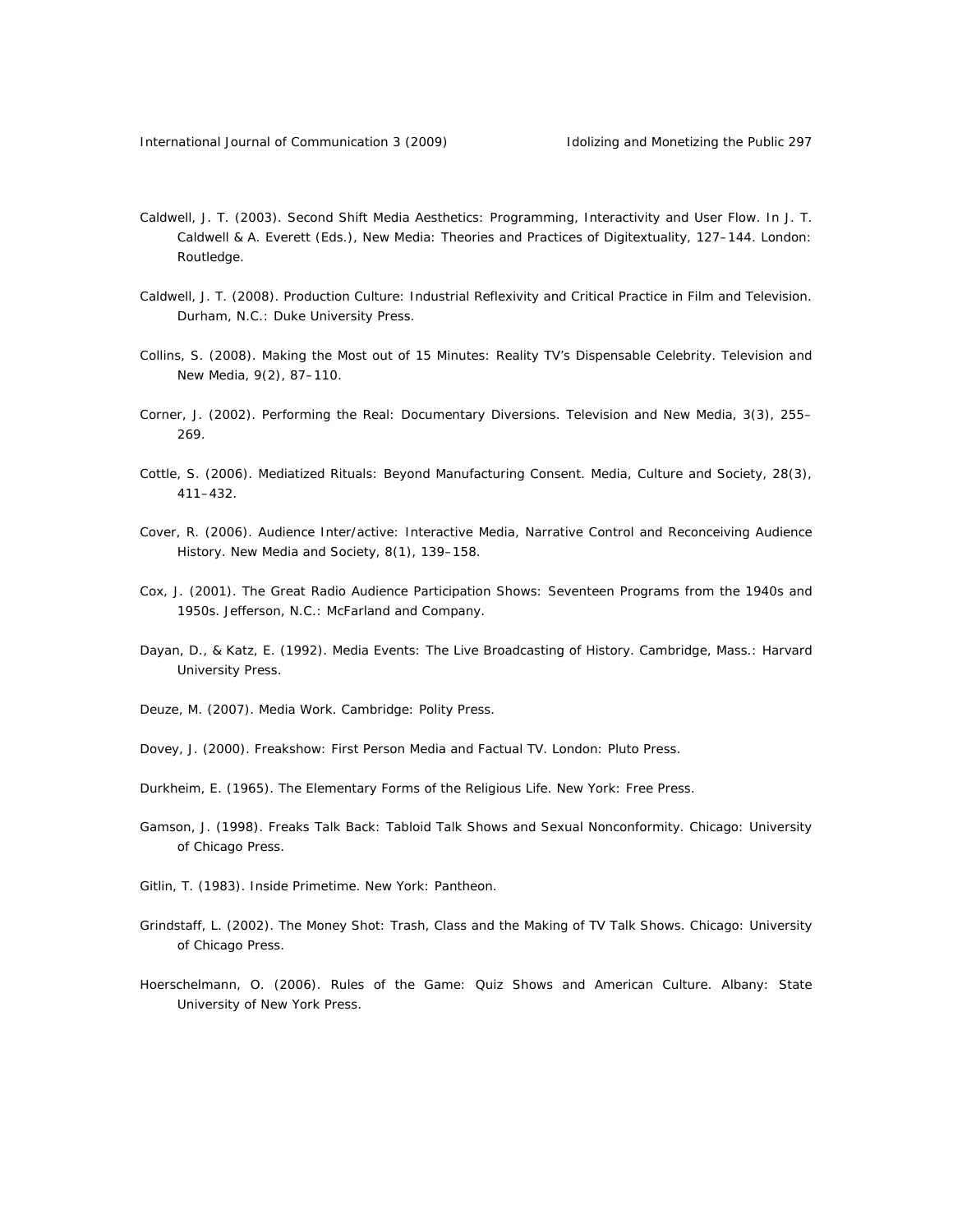Holmes, D. (2005). *Communication Theory: Media, Technology, Society*. London: Sage.

- Holmes, S. (2004). 'But This Time You Choose!' Approaching the 'Interactive' Audience in Reality TV. *International Journal of Cultural Studies*, 7(2), 213–231.
- Huff, R. M. (2006). *Reality Television*. London: Praeger.
- Jenkins, H. (2006). *Convergence Culture: Where Old and New Media Collide*. New York: New York University Press.
- Jensen, P. M. (2007). 'Television Format Adaptation in a Trans-National Perspective: An Australian and Danish Case Study.' Ph.D. dissertation, Aarhus University.

Jerslev, A. (2004). *Vi ses på tv: Medier og intimitet*. Copenhagen: Gyldendal.

- Jones, J. (2004). Emerging Platform Identities: Big Brother UK and Interactive Multi-Platform Usage. In M. Ernest & J. Jones (Eds.), *Big Brother International: Formats, Critics and Publics*, 210–31. London: Wallflower Press.
- Keane, M., & Moran, A. (2008). Television's New Engines. *Television and New Media*, 9(2), 155–169.
- Kilborn, R. (2003). *Staging the Real: Factual TV Programming in the Age of Big Brother*. Manchester: Manchester University Press.
- Kjus, Y. (Forthcoming). Collaborative Reproduction of Attraction and Performance. The Case of the Reality Gameshow Idol. In A. Moran (Ed.), *Localizing Global TV* London: Intellect.
- Livingstone, S., & Lunt, P. (1994). *Talk on Television: Audience Participation and Public Debate*. London: Routledge.
- Lüders, M. (2007). 'Being in Mediated Spaces: An Enquiry into Personal Media Practices.' Ph.D. dissertation, University of Oslo.
- May, H., & Hearn, G. (2005). The Mobile Phone as Media. *International Journal of Cultural Studies*, 8(2), 195–211.
- Meers, P., & Van Bauwel, S. (2004). Debating Big Brother Belgium: Framing Popular Media Culture. In M. Ernest & J. Jones (Eds.), *Big Brother International: Formats, Critics and Publics*, 77–92. London: Wallflower Press.
- Mittell, J. (2004). *Genre and Television. From Cop Shows to Cartoons in American Culture*. London: Routledge.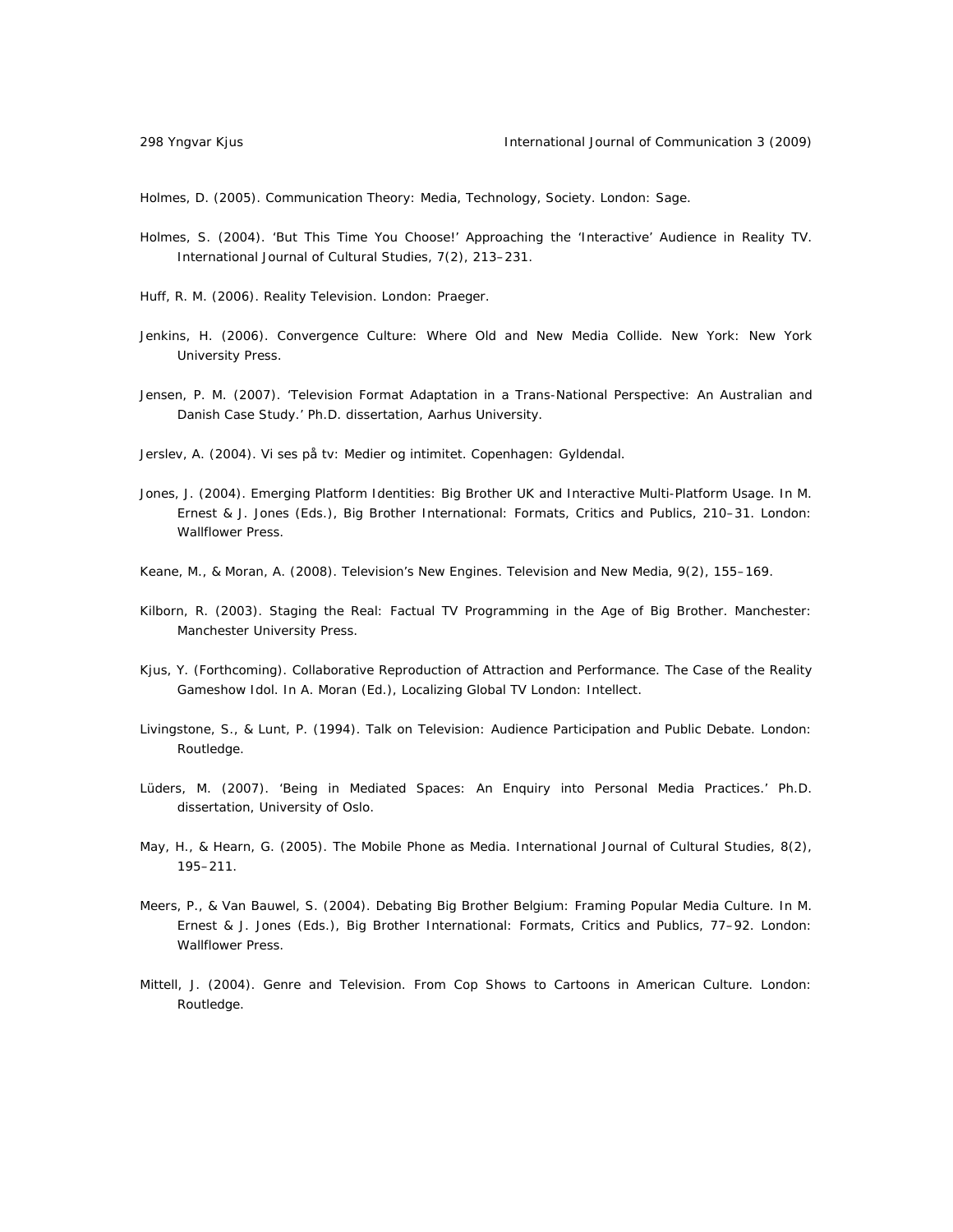Moran, A., & Malbon, J. (2006). *Understanding the Global TV Format*. Bristol: Intellect.

- Maaso, A. (2002). 'Se-hva-som-skjer! En studie av lyd som kommunikativt virkemiddel i TV.' Dr. Art. dissertation. Acta Humaniora nr. 132, University of Oslo.
- Ouellette, L., & Hay, J. (2008). *Better Living through Reality TV: Television and Post-Welfare Citizenship*. Malden, Mass.: Blackwell.
- Peters, J. D. (1999). *Speaking into the Air: A History of the Idea of Communication*. Chicago: University of Chicago Press.
- Peters, J. D. (2001). Witnessing. *Media, Culture and Society*, 23(6), 707–723.
- Reijnders, S. (2007). Media Rituals and Festive Culture: Imagining the Nation in Dutch Television Entertainment. *International Journal of Cultural Studies,* 10(2), 225–242.
- Roscoe, J. (2001). Big Brother Australia: Performing the 'Real' Twenty-Four-Seven. *International Journal of Cultural Studies*, 4(4), 473–488.
- Roscoe, J. (2004). Multi-Platform Event Television: Reconceptualizing Our Relationship with Television. *Communication Review*, 7(4), 363–369.
- Scannell, P (2000). For Anyone as Someone Structures. *Media, Culture and Society*, 22(1), 5–24.
- Schmitt, D., Fey, C., & Bisson, G. (2005). *The Global Trade in Television Formats*. London: Screen Digest.
- Shane, P. M. (2004). *Democracy Online: The Prospects for Political Renewal through the Internet*. London: Routledge.
- Shattuc, J. (1997). *The Talking Cure: TV Talk Shows and Women*. London: Routledge.
- Siapera, E. (2004). From Couch Potatoes to Cybernauts? The Expanding Notion of the Audience on TV Channels' Web sites. *New Media and Society*, 6(2), 155–172.
- Spurgeon, C., & Goggin, G. (2007). Mobiles into Media: Premium Rate SMS and the Adaptation of Television to Interactive Communication Cultures. *Continuum: Journal of Media and Cultural Studies*, 21(2), 317–329.
- Syvertsen, T. (2001). Ordinary People in Extraordinary Circumstances: A Study of Participants in Television Dating Games. *Media, Culture and Society*, 23(3), 319–337.